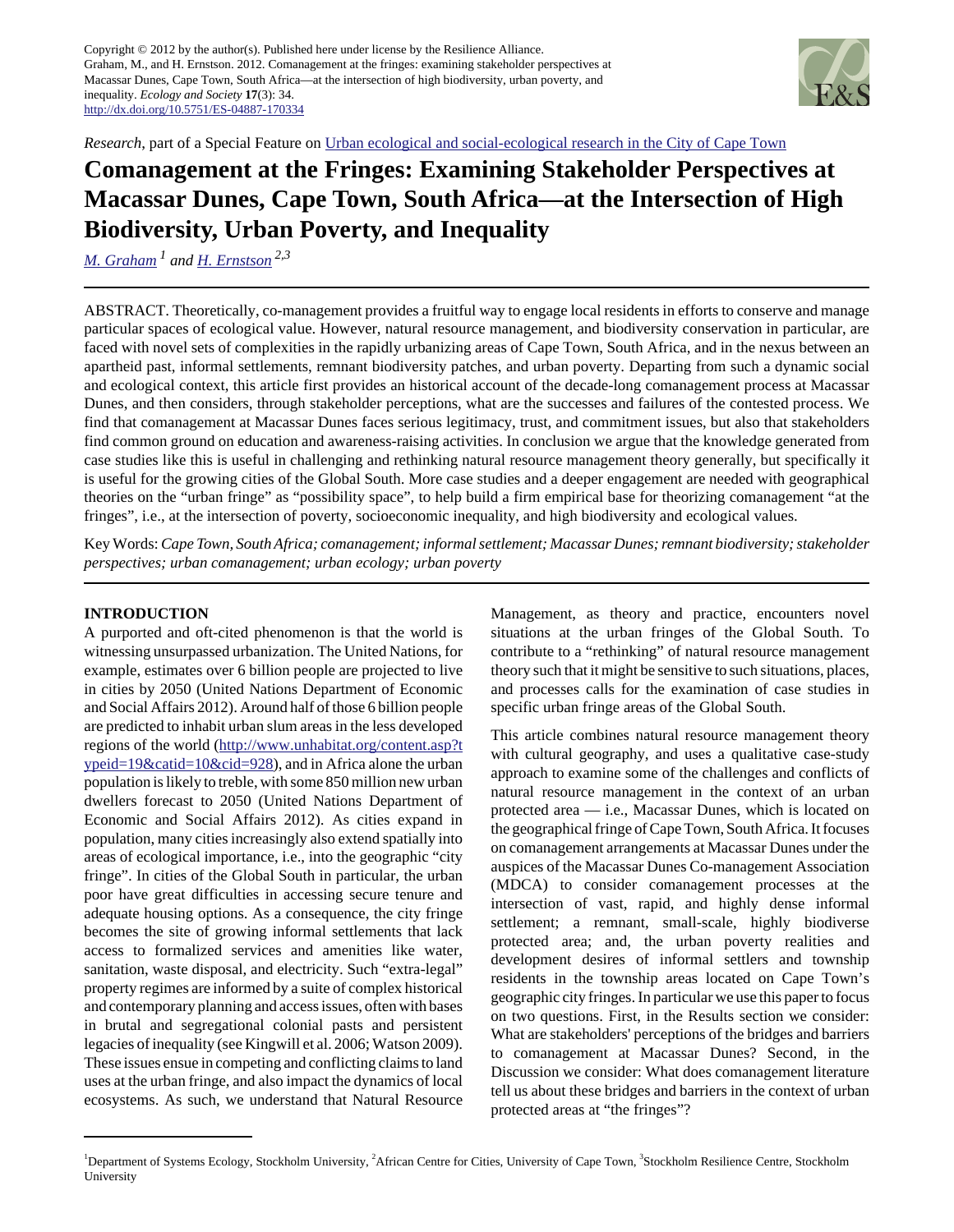# **BACKGROUND**

The comanagement concept in contemporary natural resource management is positioned within an important opportunity space, lying between having "substantial promise" in addressing conflict in natural resource management, and actually serving as a "source of conflict" (Castro and Nielson 2001). As such, we posit consideration of comanagement as a method and a tool for managing the socio-cultural and ecological diversity in urban protected areas is an important field of inquiry. In 1997 Berkes recognized the imperative for examining stakeholder understandings within comanagement arrangements. In his suggested research strategy to build comanagement theory based on the examination of real-world comanagement processes and arrangements, he included the need to focus on the reasons for successes and failures of these. A decade and a half later, mounting critique of the comanagement concept suggests Berkes' strategy remains pertinent. Adams et al. (2003) note that addressing conflict in natural resource management requires consideration of the *perceptions* of stakeholders, and the differing ways by which management problems are understood. We heretofore draw on Berkes (1997) and Adams et al. (2003) in this paper in our analysis of stakeholder perceptions of the bridges and barriers to comanagement at Macassar Dunes. By examining the experiences and perceptions of persons involved in the MDCA's Management Committee, the peak decision-making body of the MDCA, we strive to give some voice to and analyze perceptions of the "successes" and "failures" of the comanagement process to date.

As a case study into the challenges and contestedness of urban protected area comanagement, Macassar Dunes is highly appropriate because it represents a relatively long-term comanagement process. This allows participants considerable time for reflection on their experiences and expectations of the arrangements. Further, comanagement arrangements and analyses commonly focus on indigenous or "local" peoples deemed to have long-term associations with the comanaged site or resources (see, for example, Castro and Nielson 2001, Spaeder and Feit 2005, Izurieta et al. 2011, and Borrini-Feyerabend et al. 2001, amongst many others). With the inclusion of informal settlers and township residents as legitimate and central actors in the comanagement process, Macassar Dunes represents a less developed field of comanagement practice and theory. We believe this condition provides an important entry point for consideration of who has the right to define and "speak for " common pool resources in contested urban spaces. While only briefly contextualized here, in a future paper we will also explore the particular nexus of historical, social, cultural, environmental, and geographical contexts through which the comanagement arrangements at Macassar Dunes are enacted.

In 2006, Ferketic et al. (2010:1170) undertook a study at Macassar Dunes to "assess the potential of a conservation justice management agreement", which presents an important starting point for considering the understandings that individual community members and conservationists have of the trade-offs between predefined conservation and development issues. Our study focuses on the *existing* comanagement process and participants at Macassar Dunes (as of December 2009); in so doing we recognize the contested and processual nature of comanagement, and the significant legitimacy issues this arrangement faces, given some participants feel the process is "dead", while others feel it is still "alive". Further, our qualitative approach enables an appreciation of the emotions, perceptions, and conflicts engendered by and through these arrangements. Together with the approach of Ferketic et al. (2010), our studies provide valuable complementary understandings on perceptions of comanagement from both "inside" and "outside" the existing process. To attend to an understanding of the existing arrangements as at December 2009, we present a description of the case study area, including an interpretative historical description of the comanagement process.

# **THEORY**

#### **Comanagment and urban protected areas**

This study's point of departure is the notion that cities generally encapsulate much social, cultural, and environmental diversity and economic differentiation. This situation leads to great challenges and often intense struggles over how to best use urban space, and which kinds of values, needs, and development trajectories should inform such uses (Harvey 1996; Ernstson et al. 2010; Cook and Swyngedouw 2012). Focusing on the context of the management of urban nature, contestation can occur over fundamental issues relating to who has the right to "speak" for the places and resources being managed; what values and beliefs are reflected in management paradigms and approaches; and who benefits in what ways from management outcomes (see, for example, Ernstson and Sörlin 2009).

In natural resource management, a conventional management strategy to address issues of diversity, complexity, and contestation is the concept of "comanagement". Herein we review the literature on comanagement theory and critique, and seek to position comanagement within the context of urban protected areas. This positioning is important because there is increased recognition of the contribution of urban green spaces —such as forests, parks, wetlands, and protected areas—to human health and wellbeing, and in the provision of ecosystem services in cities (Bolund and Hunhammar 1999; Alcamo et al. 2003; Niemelä et al. 2011). However, urban protected areas face challenges and impacts resulting from processes such as urban sprawl and development, urban agglomeration, informal settlement, and tourism development (Trzyna 2007). Using examples from around the world, including some from Cape Town, Trzyna (2007) identified that these challenges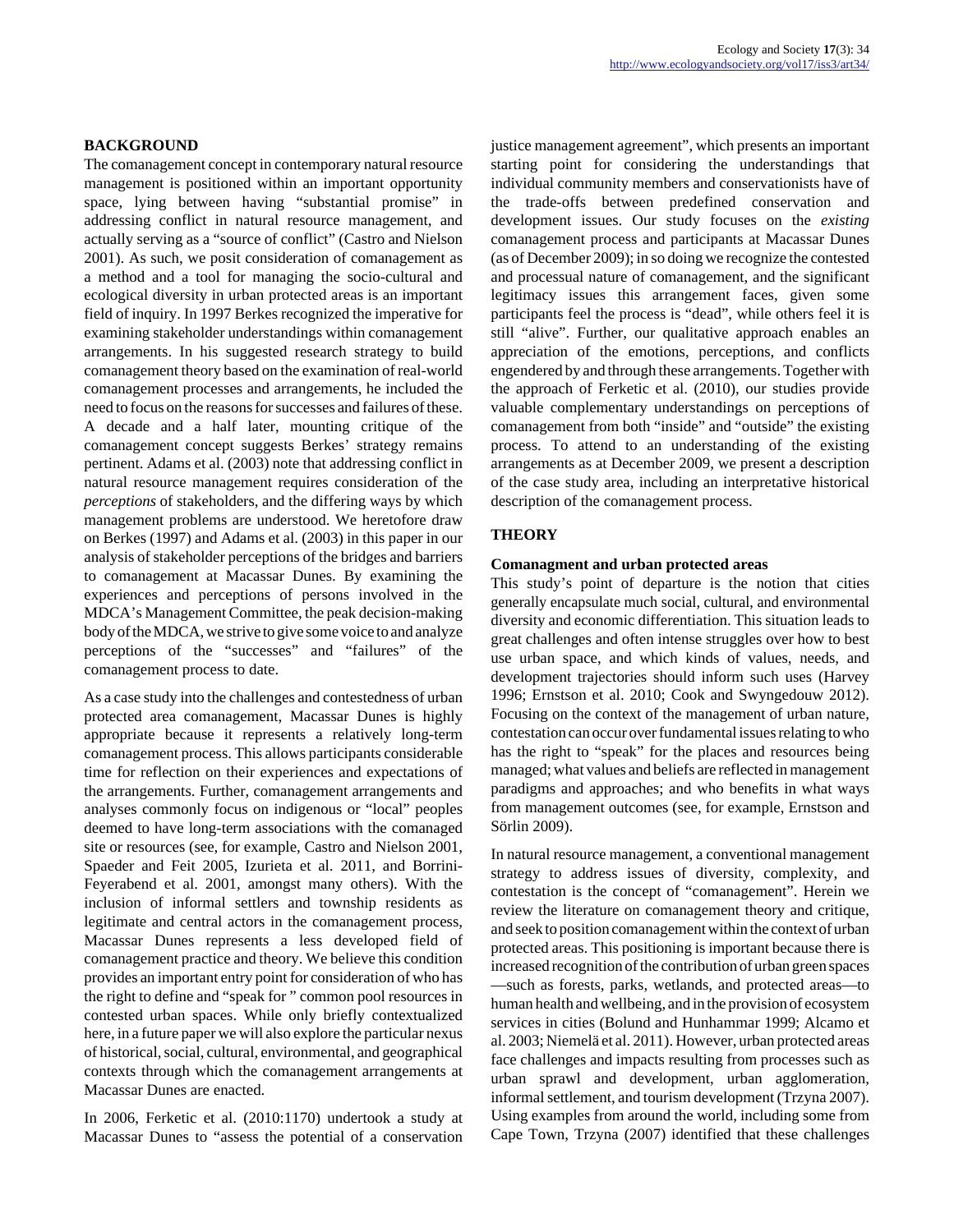and impacts include habitat fragmentation, effects on water quantity and quality, air, solid waste, and noise pollution; spread of exotic, invasive species; human–wildlife conflicts; natural, accidental, or intentional fire; and criminal activity such as vandalism, theft, poaching, arson, mugging, and murder (see also Rebelo et al. 2011).

Comanagement seeks to bring together resource users in shared stakeholder management regimes. Such arrangements theoretically provide potentiality to "democratise decisionmaking, foster conflict-resolution, and encourage stakeholder participation" (Armitage et al. 2007). The premise is that comanagement is not just about managing *resources* but is also fundamentally about managing *relationships* (Goetze 2005). By working to incorporate a diversity of stakeholders, comanagement aims to provide opportunity space for building trust and linkages between interested parties. In so doing, the inclusionary practices are purported to increase the legitimacy of decision-making processes and, furthermore, engender better resource management by incorporating processes of social learning and knowledge integration (see Armitage et al. 2007; Berkes 2009). Analysis on the actual implementation of comanagement arrangements is largely focused on nonurban settings such as large-scale protected areas, fisheries, and forests. Urban settings are currently underrepresented in the literature, perhaps demonstrating a paucity of existing arrangements. Nevertheless, Barthel et al. (2005) recently suggested the imperative for urban comanagement arrangements to engage and enhance the contributions of local stewardship associations to the maintenance of urban ecosystem services and biodiversity.

Our focus on comanagement at the urban "fringes" of the Global South requires an understanding of how marginalized groups and peoples have interacted with comanagement processes and practice. Attendance to marginality in comanagement is highly pertinent given the potentiality of "deep-colonizing" (Rose 1999) processes embedded in resource management practices and institutions. Howitt and Suchet-Pearson (2006) note that through such deep-colonizing practices and institutions, including comanagement, the "concepts and practices of separation, superiority, intervention, control and management are often reimposed" (page 325), resulting in serious implications for indigenous and other marginalized peoples. Drawing on experiences from nonurban settings provides an important entry point to understanding issues of marginality in comanagement.

Castro and Nielson (2001) indicate that whilst comanagement arrangements involving indigenous peoples offer "substantial promise" in addressing conflict in natural resource management, experience has shown that such arrangements can enhance and/or create conflict, and contribute to greater marginality of already marginalized peoples. The International Union for the Conservation of Nature (IUCN),

as a high-level and traditional proponent of comanagement (World Parks Congress 2003), soberly suggests: "[w]hen successful, [comanagement] spells out the peaceful and intelligent ways by which communities and other actors overcome environmental challenges, take best advantage of nature's gifts, and share those in fairness and solidarity. When it fails, it ushers conflicts, human misery and environmental damages" [\(http://www.iucn.org/about/union/commissions/ceesp/](http://www.iucn.org/about/union/commissions/ceesp/sharing_power/about/the_inspiration/) sharing power/about/the inspiration/). In a more focused critique based on the Southern African experience, Kepe (2008:312) states that the widespread implementation of comanagement regimes has "represented a camouflage for the continuation of state hegemony regarding the protected area or national park idea in post-apartheid South Africa". Cock and Fig (1999, in Magome and Murombedzi 2003) note also that comanagement has "seldom succeeded" in the South African context. They view ensuing conflicts erupting over the "pure" conservation basis of management as effectively constricting the potential of local communities to derive benefit and income from their lands (Magome and Murombedzi 2003).

In moving towards an understanding of comanagement theory within the context of urban protected areas at the urban fringes of cities of the Global South, we here focus on three central aspects of comanagement theory: (1) the impetus for and context of comanagement implementation, (2) perceptions of legitimacy of comanagement arrangements, and (3) the notion of comanagement as process.

Firstly, the impetus for and context of comanagement implementation are seminal considerations. Indeed, Chuenpagdee and Jentoft (2007) focus on the preimplementation stage as a fundamental period of the comanagement arrangements, during which the actions taken and contextual factors can have implications for the future success of the arrangements.

Secondly, Kofinas (2005) has noted that it is through gaining the perception of legitimacy that stakeholder consensus can be reached and transformed into action within the group. This perception is nevertheless bound to be dynamic, and therefore requires cultivation in order to persist (Kofinas 2005). Kofinas (2005) further understands legitimacy in comanagement arrangements as encompassing three dimensions of stakeholder perceptions: (1) the legitimacy of the arrangements themselves, (2) the legitimacy of the different types of knowledge that underpin comanagement decisions and decision-making processes, and (3) the legitimacy of the comanagement participants as being inclusive of both individuals and organ is at ions.

Finally, the conception of comanagement *as process,* reflects the understanding that building relationships for shared management is time-intensive, and involves extensive deliberation, negotiation, and the evolution of agreements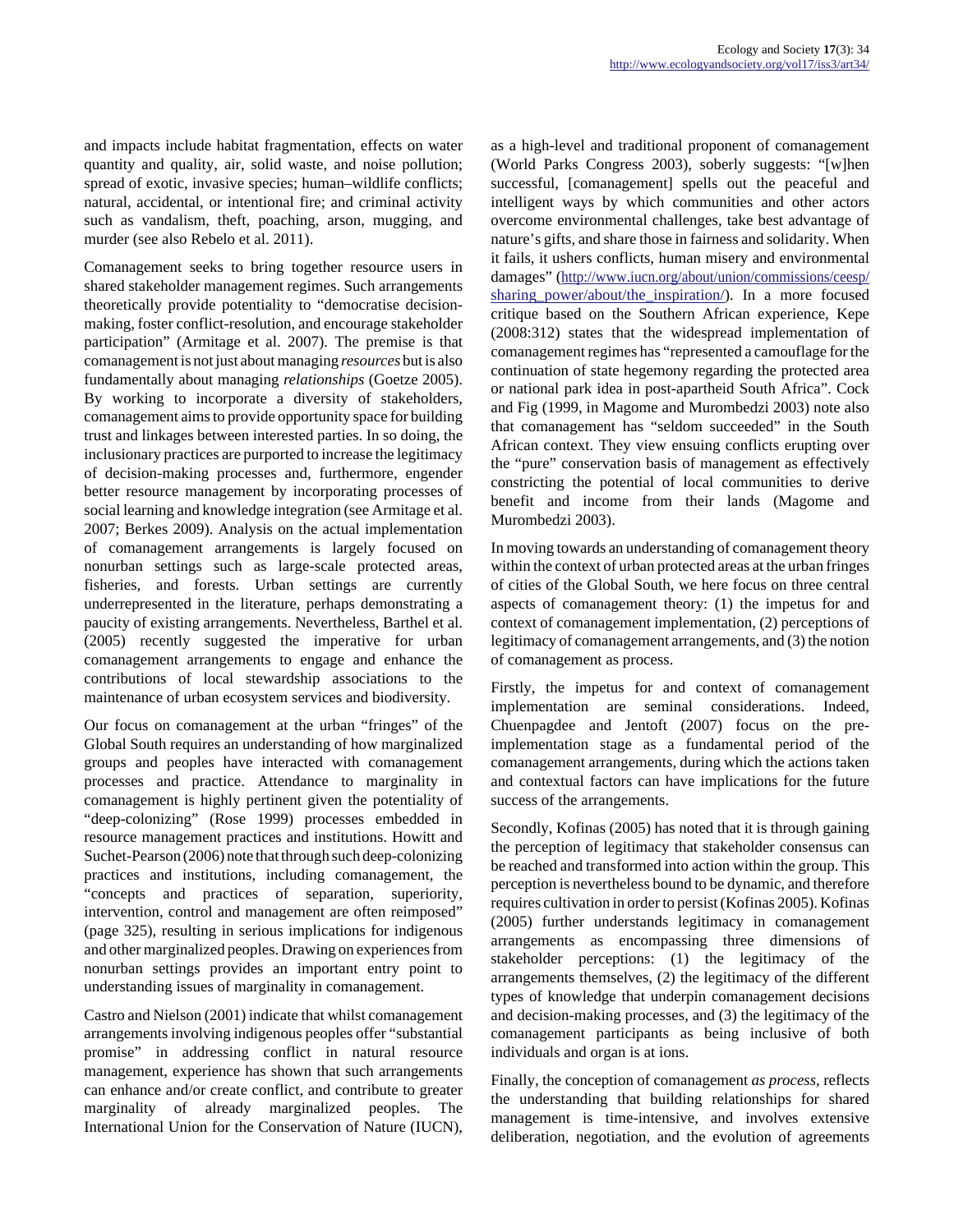(Berkes 2009). Indeed, Armitage et al. (2009) have noted that some arrangements may take over a decade to "mature" into effective governance arrangements. Importantly, recognition of comanagement as processual highlights that power-sharing comes as a *result of the process*, rather than because it is an expected outcome (Carlsson and Berkes 2005).

# **CASE STUDY AREA: SOCIAL, ECOLOGICAL, AND HISTORICAL CONTEXT**

Cape Town city is nested amidst a highly biodiverse landscape, lying as it is within the Cape Floristic Region. At the same time, developmental pressures mean Cape Town has the highest number of threatened plant species of any city in the world [\(http://www.capetown.gov.za/en/EnvironmentalResou](http://www.capetown.gov.za/en/EnvironmentalResourceManagement/functions/BiodivManagement/Pages/BiodiversityNetwork.aspx) [rceManagement/functions/BiodivManagement/Pages/](http://www.capetown.gov.za/en/EnvironmentalResourceManagement/functions/BiodivManagement/Pages/BiodiversityNetwork.aspx)

[BiodiversityNetwork.aspx](http://www.capetown.gov.za/en/EnvironmentalResourceManagement/functions/BiodivManagement/Pages/BiodiversityNetwork.aspx); see also Rebelo et al. 2011). These ecological and social conditions have informed scientific and policy-related arguments to protect Macassar Dunes. Located to the southeast of the City Bowl ( Fig. 1), Macassar Dunes represents the last remnant of endangered strandveld vegetation along the False Bay Coast. The dunes area incorporates the Macassar Dunes Conservation Area and the adjoining Wolfgat Nature Reserve, as well as a privately owned and publicly inaccessible conservation area at the eastern end of the dunes, and several beach zones managed by the City of Cape Town at the western end (Fig. 2). The Macassar Dunes are identified within the City's Biodiversity Network as a core conservation site for the Cape Flats area (City of Cape Town 2007; and see Cilliers and Siebert 2012 regarding the Biodiversity Network). The Wolfgat Nature Reserve boasts 178 plant species, including a protected stand of endangered White Milkwood trees (*Sideroxlyon inerme*) (Cape Flats Nature 2010). A short observational study from 2006 concluded that the dunes support a varied animal population, with 27 bird, 14 mammal, and 6 reptile species recorded, and a further 32 species suspected (Langley 2006). The coast off the dunes provides habitat for marine life such as fish, seals, great white sharks, and dolphins, and for the seasonal migration of several species of whale (Bodenstein and Rippon 2001).

However, Macassar Dunes also lies on the doorstep of one of South Africa's largest "township" areas, Khayelitsha, which is home to an estimated 450,000 to 1 million people (Skuse and Cousins 2007), consisting of both established long-term residents and newer informal housing (shacks and backyard dwellings) comprising more than two-thirds of all households, and at 75% under 35 years of age, the population is overwhelmingly young (Base of the Pyramid Learning Lab– South Africa 2011). In effect, Khayelitsha faces "the same issues as hundreds of other poor settlements in South Africa: [p]overty, inadequate housing, lack of access to sanitation and running water, lack of access to energy, high unemployment and crime" (Base of the Pyramid Learning Lab–South Africa 2011:2). eNkanini is one of Khayelitsha's large informal settlement areas. It houses an estimated 16,000 residents in shack dwellings, and is separated from Macassar Dunes only by the primary coastal access road, Baden Powell Drive (see Fig. 2). eNkanini sprang to existence in 2003 when settlers initiated a land claim movement by "invading" this open space (see Skuse and Cousins 2007). The Dunes also border Macassar town, which was appropriated and expanded from a small community during the apartheid era to house "Colored" residents. The Macassar community faces many similar employment, housing, services, and amenities access issues as other "previously disadvantaged communities" in Cape Town. The contemporary Macassar community is believed to have a long history of interaction and cultural ties with Macassar Dunes (Bodenstein and Rippon 2006) including historical usage stemming from agricultural practices such as stock grazing, and recreational practices such as horse riding and fishing.

**Fig. 1**. Location of Macassar Dunes in relation to Cape Town City Bowl (city center). (Map not to exact scale.)



# **Reconstructing the history of comanagement at Macassar Dunes**

Based on comanagement process documentation, field notes, and interviews during the course of this study, the history of comanagement arrangements at Macassar Dunes presents a long, disjointed, and contested process. Prior to the restructuring of Cape Town into a single municipality in 2000, the then Tygerberg Local Government area was responsible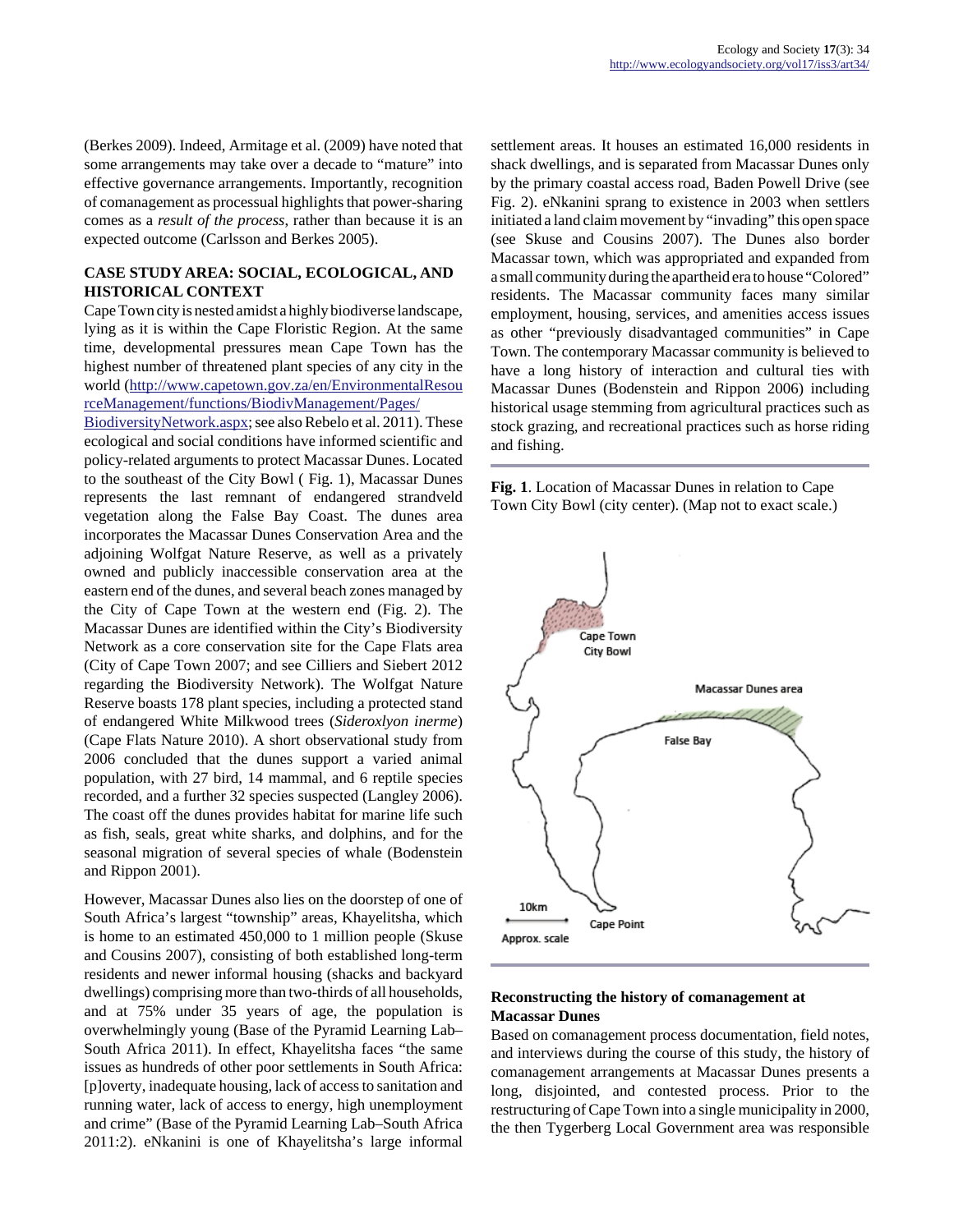**Fig. 2**. Macassar Dunes and surrounding area, showing the proximity of the Macassar and Khayelitsha townships, and eNkanini informal settlement. Enkanini is separated from the dunes by the coastal access road, which is called Baden Powell Drive. (Map not to exact scale.)



for the dunes area. Because local government staff were not present on the ground at Macassar Dunes during this time, the *Macassar Dunes Management Plan* was devised to provide a strategic management plan for the future of the dunes area (Chittenden Nicks de Villiers 2001). It was in this Plan that the implementation of comanagement at Macassar Dunes was first suggested. In 1999 local government planning staff and university researchers perceived local communities were causing environmental degradation to the dunes through encroaching informal settlement, illegal hunting and harvesting, and misuse of the area for latrine and anti-social purposes. Legal and illegal sand-mining operations in the dunes were also perceived as being undertaken irresponsibly, and with little regard for the environmental values of the area. Drawing on the *Macassar Dunes Management Plan*, these perceived threats served as a catalyst for instigating comanagement arrangements, with the aims of reducing environmental degradation through increasing local community awareness of the dunes.

A trial comanagement process began in 2000, involving the City of Cape Town's strategic planning staff (hereafter City of Cape Town planning), and a specialized environmental unit at the University of Cape Town as the implementing organization. Intensive community engagement processes and a series of environmental education and comanagement stakeholder training workshops were conducted over 2 years by the University of Cape Town, and involving City of Cape Town planning staff; Macassar and Khayelitsha community members; and other business, industry, and government representatives. These resulted in a draft vision for the reserve area:

*. . . to acquire conservation status for the entire area allowing appropriate and compatible activities within a co-management framework. We envisage the sustainable use of local resources by local people as well as the sustainable use of the area for educational purposes, tourism and recreation. We support activities which will directly benefit local users and communities through job creation and skills development.*

(University of Cape Town 2001)

Several project plans were developed for the western portion of the Conservation Area only: (1) construction of a set of walking trails to facilitate dune access; (2) construction of an environmental education center adjacent to the dunes; and, (3) training of Macassar and Khayelitsha community members in removal of alien vegetation and in visitor field-guide skills (Bodenstein and Rippon 2006).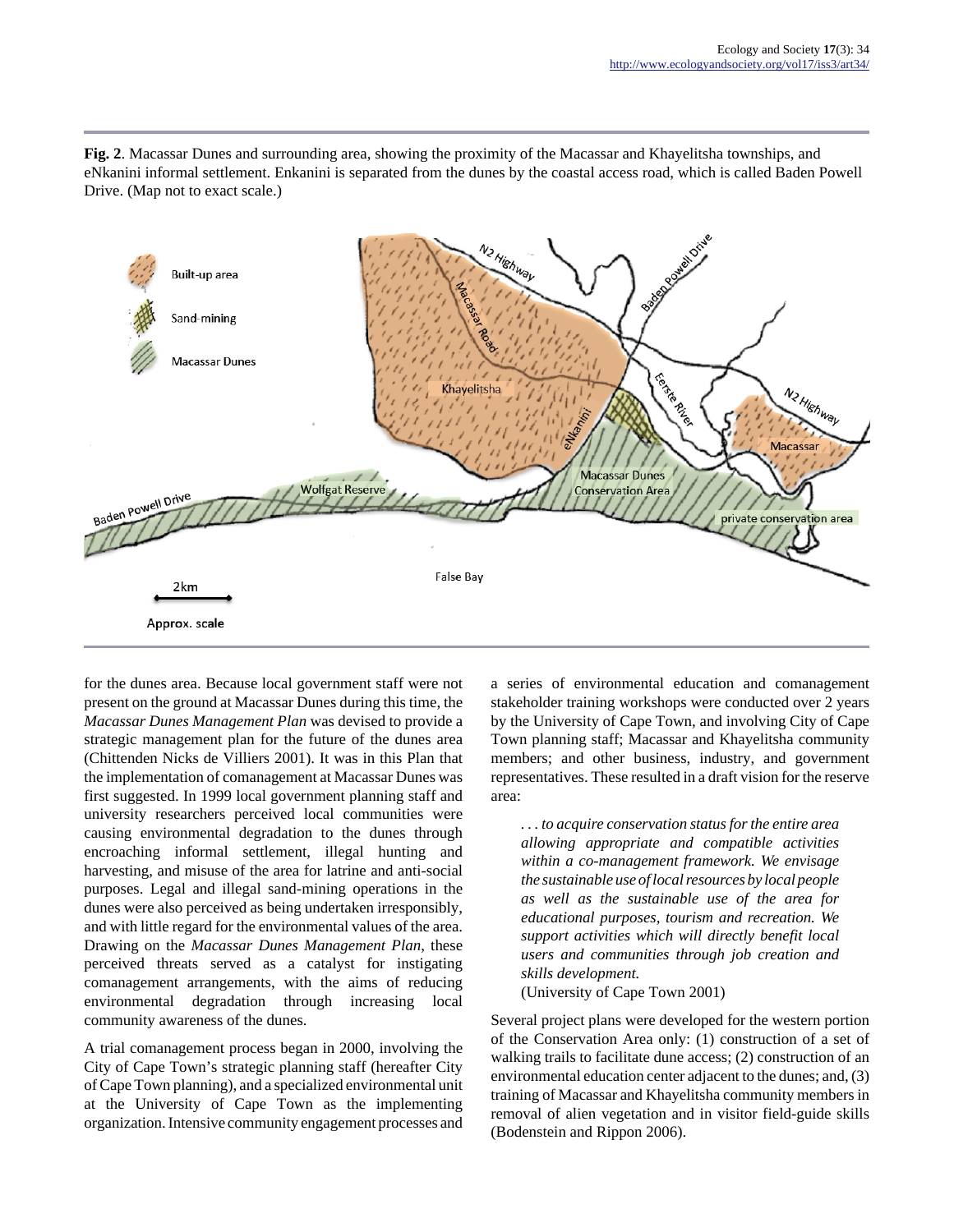| Stakeholder grouping                                                                            | In-text<br>reference                 | History and interaction in MDCA                                                                                                                                                                                                                                                                                                                                                                                                                                                                                                                                                       | Inter-<br>viewees<br>(no.) |
|-------------------------------------------------------------------------------------------------|--------------------------------------|---------------------------------------------------------------------------------------------------------------------------------------------------------------------------------------------------------------------------------------------------------------------------------------------------------------------------------------------------------------------------------------------------------------------------------------------------------------------------------------------------------------------------------------------------------------------------------------|----------------------------|
| University of Cape Town staff                                                                   |                                      | The University of Cape Town was partially responsible for instituting the<br>comanagement process in 1999, and has since been a long-term comanagement<br>partner, and is responsible for administering MDCA funds from donor organizations.                                                                                                                                                                                                                                                                                                                                          | 4                          |
| City of Cape Town conservation<br>staff (on-ground and management)                              | City of Cape<br>Town<br>conservation | City of Cape Town conservation staff have been involved in comanagement<br>arrangements since 2004 when formal on-the-ground management of Macassar Dunes<br>was instituted.                                                                                                                                                                                                                                                                                                                                                                                                          | 5                          |
| City of Cape Town strategic<br>planning staff                                                   | City of Cape<br>Town planning        | City of Cape Town Planning authorities were partially responsible for instituting<br>comanagement arrangements, and contracted the University of Cape Town to<br>undertake the pilot comanagement process in 1999. Planning authority staff were<br>involved in comanagement until around 2006, when new City of Cape Town<br>administrative borders were instituted. Essentially, conservation staff replaced<br>planning staff representation on MDCA.                                                                                                                              | 2                          |
| Cape Flats Nature staff                                                                         |                                      | A government/civil society partnership to support "people-centered" biodiversity<br>conservation. Cape Flats Nature has been involved in the comanagement<br>arrangements since 2004, in partnership with the City of Cape Town Conservation.                                                                                                                                                                                                                                                                                                                                         | 4                          |
| Members of the Macassar<br>community                                                            | Macassar<br>members                  | Both Macassar and Khayelitsha communities have been target communities of the<br>comanagement process since its inception in 1999.                                                                                                                                                                                                                                                                                                                                                                                                                                                    | 3                          |
| Members of the Khayelitsha<br>community, including residents of<br>eNkanini informal settlement | Khayelitsha<br>members               | eNkanini residents have played a crucial role in the comanagement process since the<br>"creation" of eNkanini informal settlement in 2004, because their land claim action<br>sparked a revitalization of collaborative efforts at Macassar Dunes. However, formal<br>interaction of eNkanini residents with the MDCA Management Committee has been<br>only relatively recent.                                                                                                                                                                                                        | 7                          |
|                                                                                                 |                                      | Under apartheid, Macassar residents were classified as "Coloured", whilst<br>Khayelitsha (and eNkanini) residents are predominantly recognized as "African" or<br>"Black". These classifications, whilst problematic and complex, are still very present<br>in South African discourse, and residents from these areas are still widely referred to<br>in such terms by the comanagement partners. Nonwhite South African communities<br>are also commonly referred to as "previously disadvantaged", referring to apartheid<br>and historical legacies of inequality and oppression. |                            |
| Total                                                                                           |                                      |                                                                                                                                                                                                                                                                                                                                                                                                                                                                                                                                                                                       | 25                         |

**Table 1**. The six stakeholder groupings identified during the course of the interviews.

In 2003 this collaboration legally registered as the Macassar Dunes Co-management Association (MDCA), with a constitution outlining the rules for engagement and decisionmaking. MDCA is to consist of individuals and representatives of user and interest groups interested in the management of the Macassar Dunes. Included are individuals from local communities and community structures, and from activity groups such as wood collectors, traditional healers, fishermen, and recreationists. It also includes City of Cape Town employees, as the responsible authority for the Reserve, and the University of Cape Town, as joint implementers of the initial comanagement process. The MDCA's Management Committee is to consist of six elected members as representatives of the user or interest groups of the MDCA (MDCA Constitution 2009, *personal communication*). City conservation staff and MDCA have also collaborated with the Cape Flats Nature project, a collaborative project established to "address the challenge of conserving fragmented natural habitats in an urban context where land is scarce and poverty is widespread" ([http://www.capeflatsnature.co.za/index.php?](http://www.capeflatsnature.co.za/index.php?option=com_content&view=frontpage&Itemid=28) [option=com\\_content&view=frontpage&Itemid=28\)](http://www.capeflatsnature.co.za/index.php?option=com_content&view=frontpage&Itemid=28). In 2004, the first on-the-ground conservation management staff were located on the reserve. Following the restructuring in 2000 of the City of Cape Town local government area into a single unitary administrative area (Wilkinson 2004), these conservation staff eventually replaced the City's planning staff as representatives on the MDCA. Since 2004, on-the-ground conservation staff from the City and Cape Flats Nature have been engaged in the MDCA and its Management Committee in varying capacities and to differing degrees*.*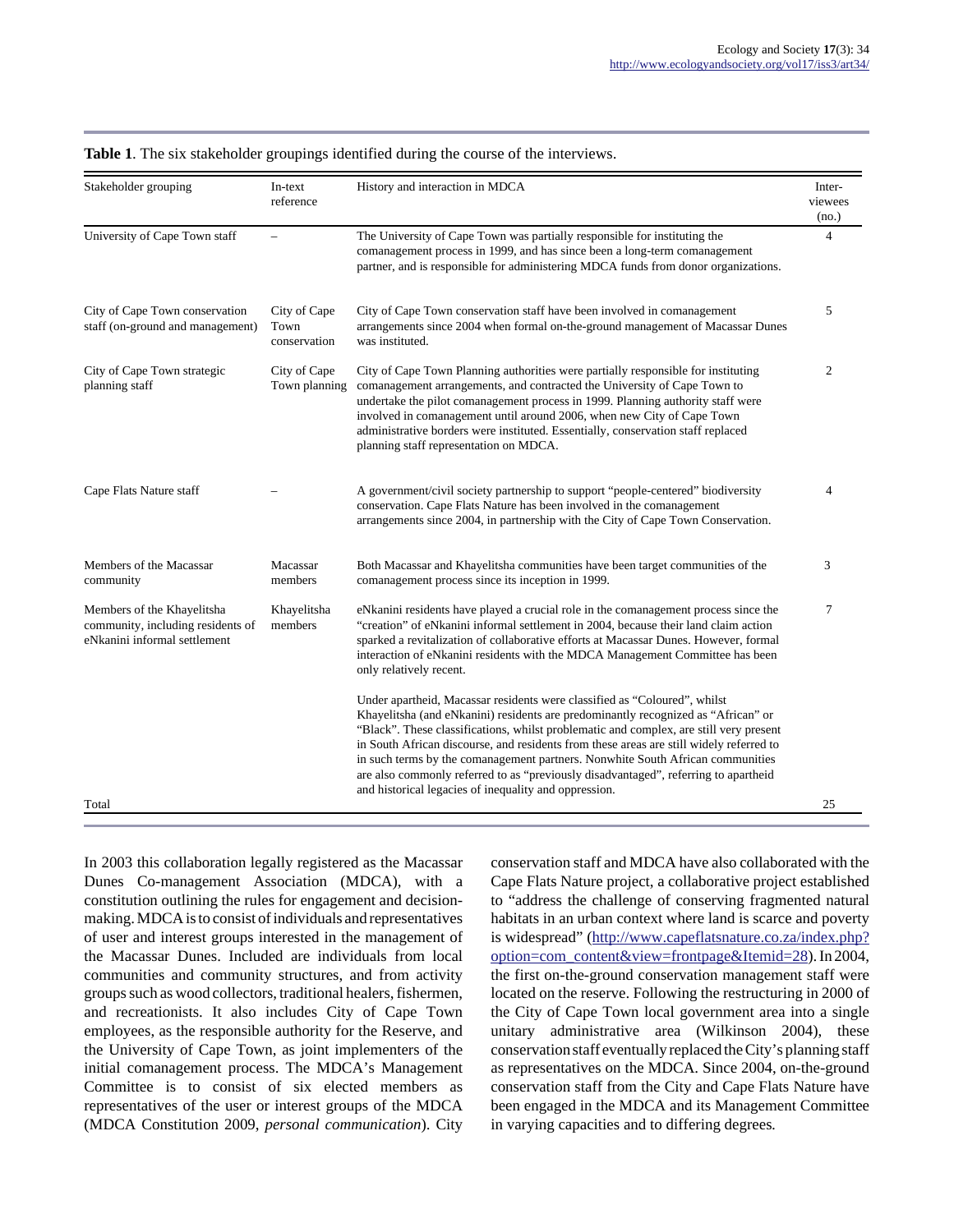#### **Participation and process revitalizations**

For several years, the University of Cape Town's persistent attempts to generate project funding for MDCA's proposals were unsuccessful. Whilst a core Management Committee has been fairly consistently present (if not always active) over the years, the lack of project resources resulted in several lulls and process revitalizations within the larger MDCA. The land claim "invasion" movement in 2003 that resulted in the formation of the eNkanini informal settlement sparked a group of concerned conservationists into what later loosely became the first "revitalization" of the MDCA. This group was united by the desire to educate eNkanini informal settlers about the environmental degradation that would occur should the land claim movement extend across Baden Powell Drive and thus into the boundaries of the dunes area*.* To address this concern, several education and information campaigns were undertaken within eNkanini. This revitalization movement faded when funds were still not forthcoming to implement the MDCA's three major project proposals.

In late 2005 the University of Cape Town successfully secured a substantial ZAR4.5 million (~US\$700,000 in 2005) grant from three different funders on behalf of the MDCA for the project proposals. Since MDCA was not a financially established entity at the time, this funding was to be initially administered by the University of Cape Town as the responsible implementing organization, and progressively to be taken over by MDCA. Spurred by the University of Cape Town, the MDCA underwent a second revitalization process so as to start the preparation of scoping reports for the funded project proposals. This process proved rather fraught because many new members were instituted in the comanagement process, whilst previous members had moved on. However, after a lengthy re-examination process, scoping reports were eventually prepared, based on the same three projects, i.e., encompassing walking trails, an education center, and community training initiatives.

In early 2007 City of Cape Town conservation staff raised significant, and previously unannounced, objections to the MDCA's proposals. These were based on concerns regarding the financial and ecological management of the proposed constructed features in the Conservation Area, and the responsibility and capacity of both the MDCA and the City's conservation unit to manage these. For example, the potential negative impacts on biodiversity in the Reserve area due to the construction of man-made features and associated increased user-accessibility were a significant issue for the City. Another issue was that the land which MDCA had proposed for the siting of the environmental education center was not owned by the City of Cape Town, but by the Department of Public Works. Whilst the Department of Public Works was willing to lease the land at no cost to MDCA, this issue nonetheless raised for the City several statutory maintenance and funding issues.

These objections appear to have caused much controversy in the comanagement process. A lengthy stalemate ensued because no consensus was reached on alternative proposals, such as choosing a new site for the education center, thus causing another faltering in membership and waning interaction in the MDCA. By 2009 failure of the MDCA parties to reach agreement had resulted in much of the project funding being returned to donors once expenditure deadlines passed. However, some specific donor funds were retained. Since 2007, approaching expenditure deadlines for these funds resulted in several further MDCA revitalization attempts, for example using funds for short-term contracts to remove invasive species. In December 2009 the issue of the MDCA's project proposals was still being negotiated and debated by the MDCA partners, with no clear agreements made.

# **METHODS**

This qualitative analysis of comanagement arrangements at Macassar Dunes is based on interviews with past and present members of the MDCA Management Committee, conducted in Cape Town from October to December 2009. Participants were selected on the basis of being long-term and/or core members of the Management Committee over time. Participants were initially identified in MDCA documents and via staff of the University of Cape Town. Further participants were identified by suggestions from other interviewees. Six stakeholder "groupings" emerged during the interview process, in what Reed et al. (2009:1973) identify as a bottomup "stakeholder led stakeholder-categorization". Interviewees representative of each grouping were sought, and in total 25 persons were interviewed. While it is not possible to calculate exactly because of the disrupted comanagement process, we believe the interviewees represent a significant proportion of key MDCA representatives over time. Table 1 shows more information on these groupings.

It should be noted that participants were not necessarily "bound" to, nor did they necessarily identify with, just one of these groupings (see Foley and Grace 2009); for example some government staff are also residents of Khayelitsha, or have township backgrounds with which they identify, but which they are not formally representative of in the comanagement arrangements. These nuances of personal and multiple identities and group affiliation demonstrate that stakeholder groupings might be simplistic when comparing perceptions across groups. Still, in focusing on the perceptions among those heavily involved in comanagement, our approach brings forth the variety of possible perceptions. Furthermore, in choosing to use open-ended questions, we encouraged a narrative mode of communication (Willig 2001 in Rogan et al. 2005), which allowed interviewees to develop their answers in a dialogue, bringing richer contextual information to support interpretation. The semistructured interviews were organized around a set of themes and interview questions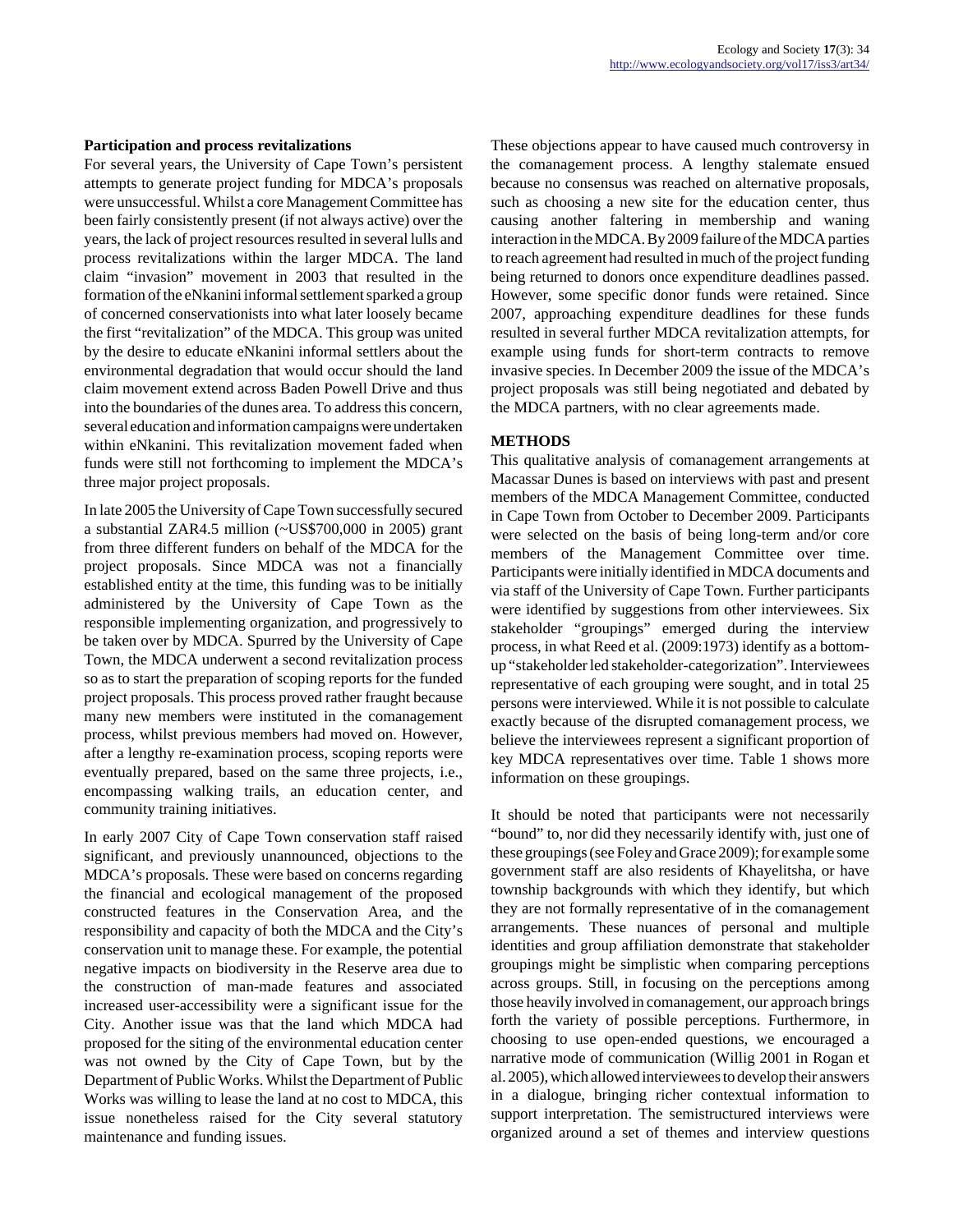relating to perceptions of "bridges" and "barriers" in comanagement processes. Interviews were recorded and transcribed in full, except when it was not possible during two phone interviews, during which notes were taken.

Interviewee statements were coded using ATLAS.ti software (ATLAS.ti Scientific Software Development GmbH 2009). The coding process was adapted from the non-numerical narrative analysis methodology outlined in Rogan et al. (2005). This meant first going through each interview transcript line-by-line and coding significant parts by highly descriptive codes as represented in "natural language", and reflecting emergent themes and meanings relating to personal and social experiences (see Morse 1994 and Polkinghorne 1995 in Rogan et al. 2005). Then, given these descriptive codes, efforts were made to find more general themes. This was an iterative process of going back and forth between different interviews and their first-order codes to refine and later group these codes into more general themes (see Miles and Huberman 1994; Boyatzis 1998; Gustafson 2001 in Rogan et al. 2005).

For space and comprehension purposes the themes identified are illustrated by broader narrative descriptions. However, as evident in the coding process, interviewees talked about issues in diverse ways, describing, linking, and attributing particular themes and understandings in divergent ways. Thus, the understandings of the comanagement process as expressed by interviewees did not necessarily fit neatly into only one theme, because understandings often overlap, relate to, and are contingent upon one another. While the themes provide an overview of the data material, we have chosen to intersperse our description of the themes with direct quotes. By using the voices and insights of those directly involved in comanagement, these quotes help to bring the reader closer to how social and cultural dynamics are played out in this case of comanagement at the fringe. Although the results represent a coconstruction of knowledge between interviewer/ interviewees, it should be understood that the following is an interpretation, which nonetheless is open to re-interpretation and contestation by scholars and nonscholars alike (Willig 2001 in Rogan et al. 2005).

#### **RESULTS**

Table 2 provides an overview of the broader themes that emerged from working with the interview material across all interviewees. Descriptions of these themes and selected quotes are outlined below.

#### **Bridges to successful comanagement**

All participants feel **education and awareness-raising activities** (**Theme A1** in **Table 2**) have been important and successful components of the comanagement process. This refers to educating and informing local community residents —eNkanini settlers in particular—regarding the existence of the nature reserve, its vulnerability, and its ecological values. For instance, an interviewee from the Khayelitsha community explained how local people had been trained in conservation and the eNkanini community had started to value the dunes from an ecological perspective as result of environmental awareness-raising activities:

*It was a successful project, we had fifteen volunteers that we trained in the basic practice of conservation, and communications skills and awareness, and general information around Macassar Dunes. And, we did go there [to eNkanini] with the manner that probably people will kind of ignore or not support [us], but anyway we were amazed by how the community were kind of taking the initiative. We have come up with very good results at the end of the day: that [eNkanini] people do know they have the Macassar Dunes Nature Reserve next to them, and they tell us what they use it for, and what they are doing there. And people are telling us that they take the initiative that if someone is building their shack beyond the [reserve] boundary they go themselves and say 'you must not build here; this is the boundary, you must not build over this boundary'. So they are taking the initiative, saying these dunes are helping us with the sand drift when it is windy from the beach, so it is protecting us from that wind that come[s] from the beach*.

**Table 2**. Stakeholder-perceived bridges and barriers to comanagement at Macassar Dunes, interpreted here as broad themes developed from 25 semistructured interviews.

| A. Bridges to comanagement                            |  |  |  |
|-------------------------------------------------------|--|--|--|
| A1. Education, awareness raising, and changing values |  |  |  |
| A2. Developing linkages and involving people          |  |  |  |
| A2. Specific events                                   |  |  |  |
| B. Barriers to comanagement                           |  |  |  |
| B1. Formative stages of comanagement                  |  |  |  |
| B2. Leadership, decision-making, and power-sharing    |  |  |  |
| B3. Representation and self-interest                  |  |  |  |
| B4. Capacities                                        |  |  |  |
| B5. Resources and funding                             |  |  |  |
| B6. Discontinuities in process and participants       |  |  |  |
| B7. Motivation, commitment, and trust                 |  |  |  |
|                                                       |  |  |  |

As a further example of this, a conservation staff member expressed a clear benefit from educational activities in diminishing the threat of eNkanini settlers "invading" the Reserve:

*There was almost a complete halt from the invasion that was happening . . . after all this intervention of the MDCA and the different activities that [Cape Flats Nature] were doing you could literally see*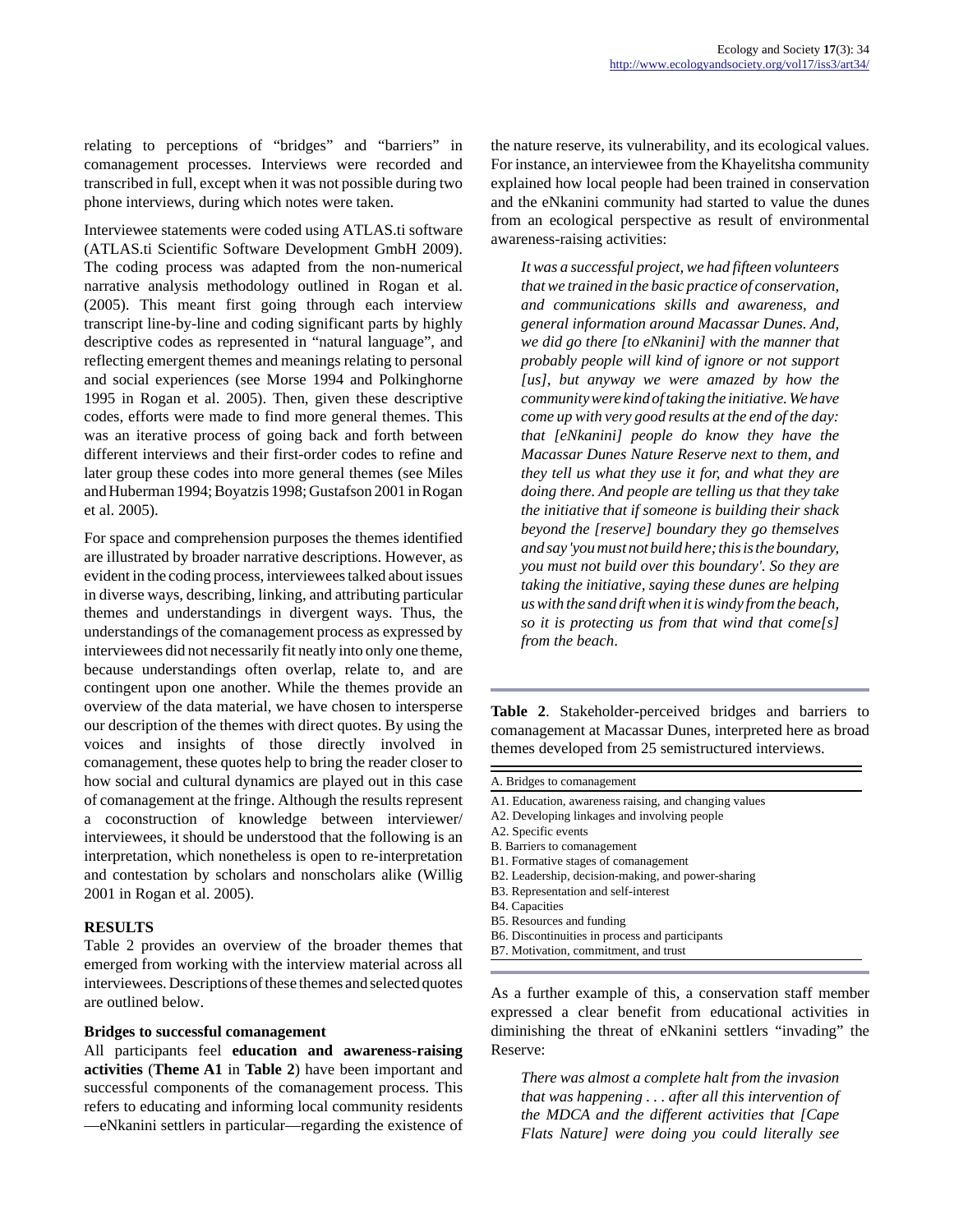*there was a halt from going up the dune . . . [and] something was happening: there was a consciousness that "we are not supposed to be invading that dune"* . (interview, City of Cape Town Conservation).

Still, some tension exists between residents and professional conservation managers. While residents recognized that these activities have kept the comanagement process alive during its many lulls, education could still be viewed as a "top-down" practice to impose certain ecological values from the "center" onto those living at the "fringe". The following quote demonstrates how this educational success is also perceived as being unstable and liable to political maneuverings, and how ecological awareness and stewardship are viewed by some as contingent on economic development opportunities in eNkanini:

*I think the co-management to a certain extent has played a vital role, a very, very crucial role in terms of educating those communities . . . Now, the eNkanini people have very much bought into the idea of the reserve of some sort . . . but they do so because there's a hope that some livelihoods will be derived from this area. Now it's a matter of how long should they wait for those activities? How long should they [wait to] see economic benefits for the area? If there are no economic benefits for the area, as a matter of protest they might deliberately invade the area.* (interview, University of Cape Town).

These quotes also suggest how the loose category of "eNkanini people" has become a way to frame the value of the comanagement process as a tool to stop informal settlers from taking over the area altogether. Those living "at the fringe" are thereby also framed as threats and as unreliable stakeholders in the conservation project.

Another theme of perceived success was that the comanagement process had successfully utilized the Management Committee's community members to **strengthen linkages** between government staff and local communities **(Theme A2)**. This seems to have benefitted the local government and conservation managers, who sought ways to engage the quite amorphous and dynamic "fringe" of township areas and informal settlements. Through the MDCA's members they found representatives that in turn could channel and communicate conservation issues and the work of the MDCA into community structures and forums:

*[MDCA is] almost in a way like a forum, because of the representation from different [communities] and different either interested individuals or interested environmentally . . . So in a way we reach [out]. And generally the people that come from [the communities] . . . are people that have connections.*

*So in a way they do have a voice.* (interview, City of Cape Town Conservation)

These linkages also provided opportunities for community members to get involved in activities and management at the dunes. Some of these members exemplify passion for and commitment to the comanagement process:

*[There are] people who have sort of passion and they just want to be involved in driving these things and getting involved in conservation . . . 'Cause I believe that MDCA wouldn't be here if it wasn't for those sort of driving forces . . . because you cannot sort of pinpoint and say 'OK, the MDCA has done this' because, you know, you don't have anything that is tangible. But you look in terms of the people that are there, and in terms of the communities, and how they relate, how they engage.* (interview, Cape Flats Nature)

A final broader theme identified in the data was **specific MDCA events (Theme A3)**, which are perceived as highly successful and significant in that they represent relatively rare moments of successful collaboration and provide opportunity for cross-cultural exchange. The annual Heritage Day brings together diverse stakeholder groups to share and celebrate local cultural diversity and heritages:

*[It] was such a great success . . . and we had so many youth that day! And the diverse cultures of the surrounding areas! It was the first time there was interaction with the communities, the predominantly Black and Colored, or Métis communities . . . and there was such a close collaboration and everyone asked us 'please, make this a bigger event next year', because it was such a great success; and an enjoyable event because there was music, dance and mingling with each other—which never happens! So actually the MDCA project is actually bringing the communities closer to each other now. (interview, Macassar resident)*

#### **Barriers to successful comanagement**

The significant number of barriers to comanagement identified required the construction of a larger number of broader themes. Firstly, many from the conservation staff feel that the **formative stages of the comanagement process** were incorrectly managed **(Theme B1)**, and thus presented persistent problems in contemporary arrangements. Some feel that comanagement implementation was "imposed from above" by the University of Cape Town and the City of Cape Town, the correct community structures failed to be included, land ownership issues were not resolved, and community expectations regarding comanagement processes and intended benefits were inappropriately managed: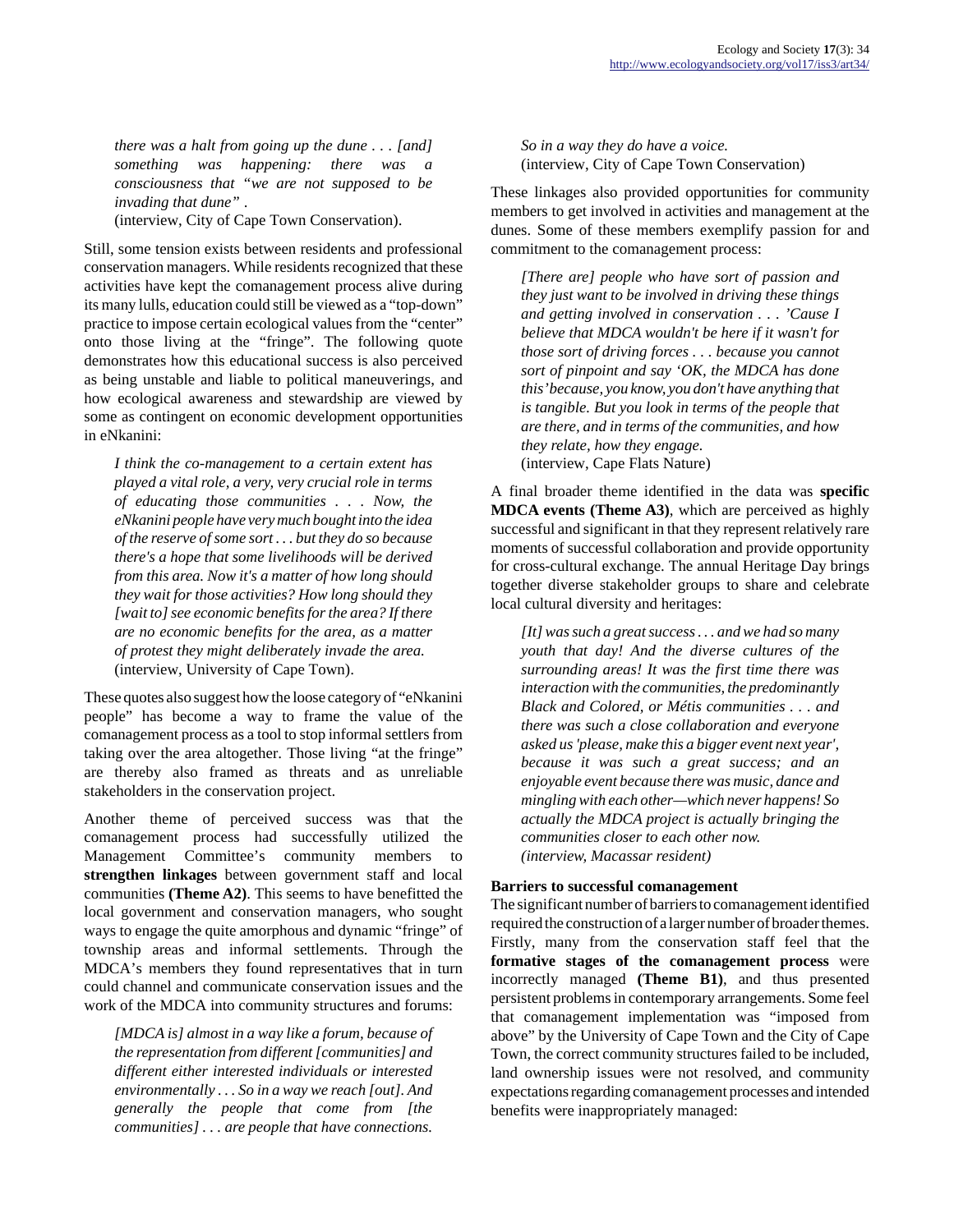*I mean the community had an expectation that out of the planning things would happen, and it's when we come to the implementation that we fall flat as a public sector. Then there's all kinds of excuses, and maybe good reasons, but it doesn't matter—the* result *is what the communities are looking for. We failed the test . . . but we need to also look at what one learned out of it, and the big thing is: don't create an expectation that you can't deliver.* (interview, City of Cape Town Planning)

Whilst the University of Cape Town and planning staff feel the large-scale funds granted to MDCA presented important community development opportunities, many conservation staff feel there are ethical issues involved in bringing large sums of money into "previously disadvantaged" communities:

*Now, when you go into a marginalized community you don't say 'hello, we have money! What do you want us to do?!' That is a bit of a problem because it means that anyone that becomes involved is there because there's funding; then when the limited funding dries out no one is interested. So they use money now to get people involved, to get people excited.* 

(interview, Cape Flats Nature).

Some feel the consequence of these formative stages is that the concepts, goals, processes, and outcomes of comanagement are not properly understood by communities. University of Cape Town staff, however, feel these perceptions regarding these formative stages are misconceptions held by those newer, and thus less informed, comanagement participants, who were not present at the formative stages of comanagement, during which lengthy and inclusive processes of engagement were conducted, and shared projects and goals were reached between comanagement partners.

Another barrier that was identified revolved around issues of **leadership, decision-making, and power-sharing (Theme B2).** Quite consistently interviewees identified historically poor leadership in the Management Committee throughout its decade-long history. Some feel this issue was generated by internal Committee politics, while others feel responsibility lies with the comanagement instigators and implementers, the City of Cape Town, and the University of Cape Town:

*The MDCA didn't just come up from nowhere . . . There was an MoU or agreement between different institutions—and where are those institutions in terms of advising that leadership? [] It just seems like the MDCA was created and then they took a backseat . . . Those institutional partners, they should still be there to advise them and, you know, lead them towards the right direction.*  (interview, Cape Flats Nature).

Some conservation and University of Cape Town staff feel the community members of the Management Committee fail to "take charge" of MDCA, and instead they incorrectly perceive that government and University of Cape Town staff are "in charge" of the process.Furthermore, many feel clear decisionmaking processes or structures are not set in place for the Management Committee, meaning that issues are repeatedly deliberated without resolution. The University of Cape Town feels that without a formalized, functioning comanagement agreement the process lacks legitimacy:

*So yeah, in terms of the co-management with us, with the City, with the [community] groups, my feeling is that it's very tenuous; there is no arrangement at the moment . . . . Unless you have management involved, you're powerless. So I mean, you've got to have the government coming to the party and sitting down and saying 'OK, we support the initiative: these are the responsibilities we as the government will take on; what responsibilities will you as the community take on?' . . . But I mean, we [are] sort of light years away from that because as far as I see, from the moment that the City said 'we don't support this' having supported it all along—there is no partnership.* 

(interview, University of Cape Town).

At the same time, many feel the balance of power is tipped in favor of the authorities, meaning that community voices are not heard in decision-making:

*And you know what is [the communities'] frustration? Their frustration was they're like a little puppet, that didn't take real decisions and that didn't have anything to show, meaning that they really desperately needed action and intervention in the area . . . and I think there is where the problem lies. Um, I think the public authorities needed to show more oomph, more guts, and if they were pulling together I think . . . they would've made more impact.* (interview, City of Cape Town Planning)

A third theme relates to **representation and self-interest (Theme B3)**. Many respondents felt that MDCA was not, at the time of the interviews, representative of all interested stakeholders, such as industry and business (e.g., the sandmining industry), and all three tiers of government (local, provincial, national). City of Cape Town conservation staff felt MDCA is too narrowly focused on the initial proposed projects, thus failing to include other nearby communities and large swathes of the dunes. Meanwhile, symbolic perhaps of some of the historical racial tensions and difficulties of inclusion and representation that underlie the comanagement process, some Macassar residents feel MDCA has been too focused on the Khayelitsha community: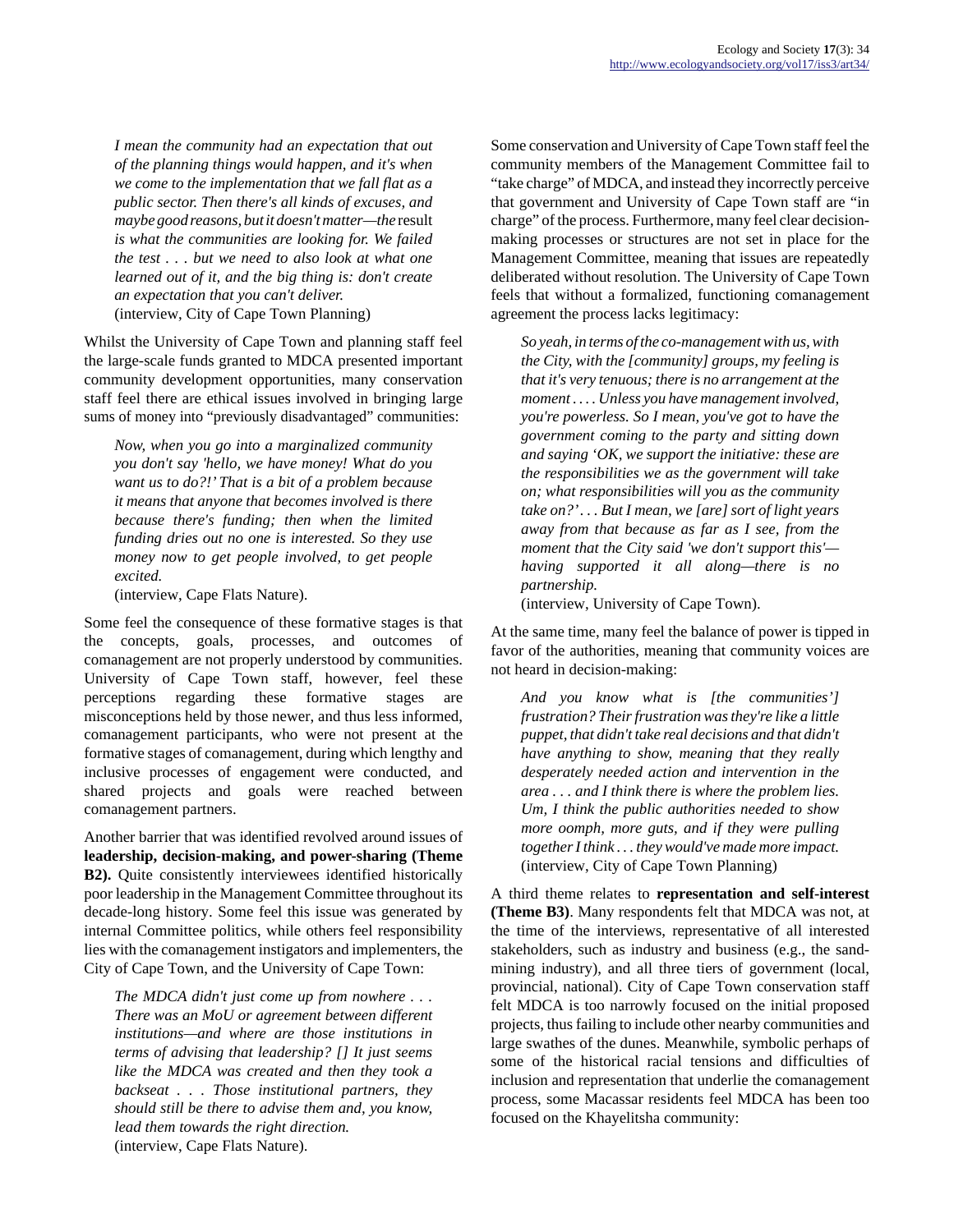*Although it's named* Macassar *Dunes Comanagement, it's focused on the Khayelitsha side, and it's where a lot of things have gone wrong . . .*  (interview, Macassar resident).

Government staff felt it was difficult to know who 'speaks' for communities, and whom individuals are representing when they engage with the MDCA:

*One needs to also be wary about the different groups that participate in those discussions, because certainly in the very first few meetings that I participated in for the first year and a half . . . there was a lot of sand-mining operators that came to those meetings and they would use it to lobby their interest. And then there'd be community groups, there'd be heritage groups, all sorts of different lobbies, and trying to get to the nib of who those groups are and what their interest is, is also something that needs to be understood.*  (interview, Planning).

Further, some government and community members feel that rather than representing community interests the Management Committee is, unacceptably, being used for self-interest by community members, to gain personal employment or opportunities:

*Let's say we are doing alien clearing: a person from the executive will look for his or her company to do that [contract] . . . So now each and every one now is looking for that "slice of bread". So that is what is gonna break the MDCA down.*  (interview, Khayelitsha)

A fourth barrier surrounds what we broadly refer to as **capacities (Theme B4).** Many interviewees feel that, due to the disjointed process, there is a persistent lack of sustained capacity and skills within the Management Committee to effectively organize and run MDCA, and without sustained support from conservation and University of Cape Town staff, MDCA would essentially collapse:

*There's been this capacity building that is happening as far back as 1999, but it does not produce any capacity . . . since there was training, it should have produced people who have management skills, who can manage finances, who can manage the organization—we don't seem to have those people . . . Simple bookkeeping, simple minutes taking, simple leading the organ is at ion in a particular direction—it's not happening.* 

(interview, University of Cape Town)

Concerns also exist regarding the capacity of government actors to effectively engage with MDCA and nearby communities, and this capacity-deficit is acknowledged by government actors themselves in terms of community development understanding and expertise:

*There needs to be a sense, even in an informal settlement where the poorest of poor live, of the interdependence and the longer term view that one needs to have of your interaction with nature; it's as simple as that [but] it's not an issue that comes naturally if you're thinking about where you're going to get your next plate of food . . . On paper [comanagement] looks different from implementation, and it's because there's just a lack of understanding between the choices or the lack of choices these people [informal settlers] have got.*  (interview, City of Cape Town Planning)

Furthermore, many community members feel it is unfair and obstructive that the Management Committee, through the University of Cape Town, lacks adequate access to MDCA's **funds and resources (Theme B5)**, and are consequently forced to spend personal money to keep up MDCA's work:

*We've done so many things out of our own pockets and nobody sees it, but we're driving things for the community . . . My poor vehicle, his poor vehicle, is already broken down for running up and down for community things, and we're not getting paid for it. There's a lot of things—I mean you don't get a salary for doing these things, we're doing these things on a voluntary basis, but we've found that it is not possible to do it anymore.*  (interview, Macassar resident)

Meanwhile, some conservation staff feel the University of Cape Town's funding of MDCA serves to unethically and ultimately unsustainably "prop up" a community organization:

*I think the wrong thing about [University of Cape Town] is that they were trying to prop up an organization . . . They've been getting some funding for their office, and partly subsidizing them and that . . . and it's just really, really, really wrong. I dunno; it's just doesn't kind of work, you know, because it's not sustainable . . . They're actually trying to prop them up with money, you know, [which the MDCA] need to be able to get themselves.*  (interview, City of Cape Town Conservation)

A central theme, already evident in the historical reconstruction of the comanagement process, is the perception of **discontinuities in the process and changing participants in MDCA (Theme B6)**. Some Cape Flats Nature and community participants feel the high turnover of City of Cape Town and the University of Cape Town staff has been problematic for process continuity. Erratic MDCA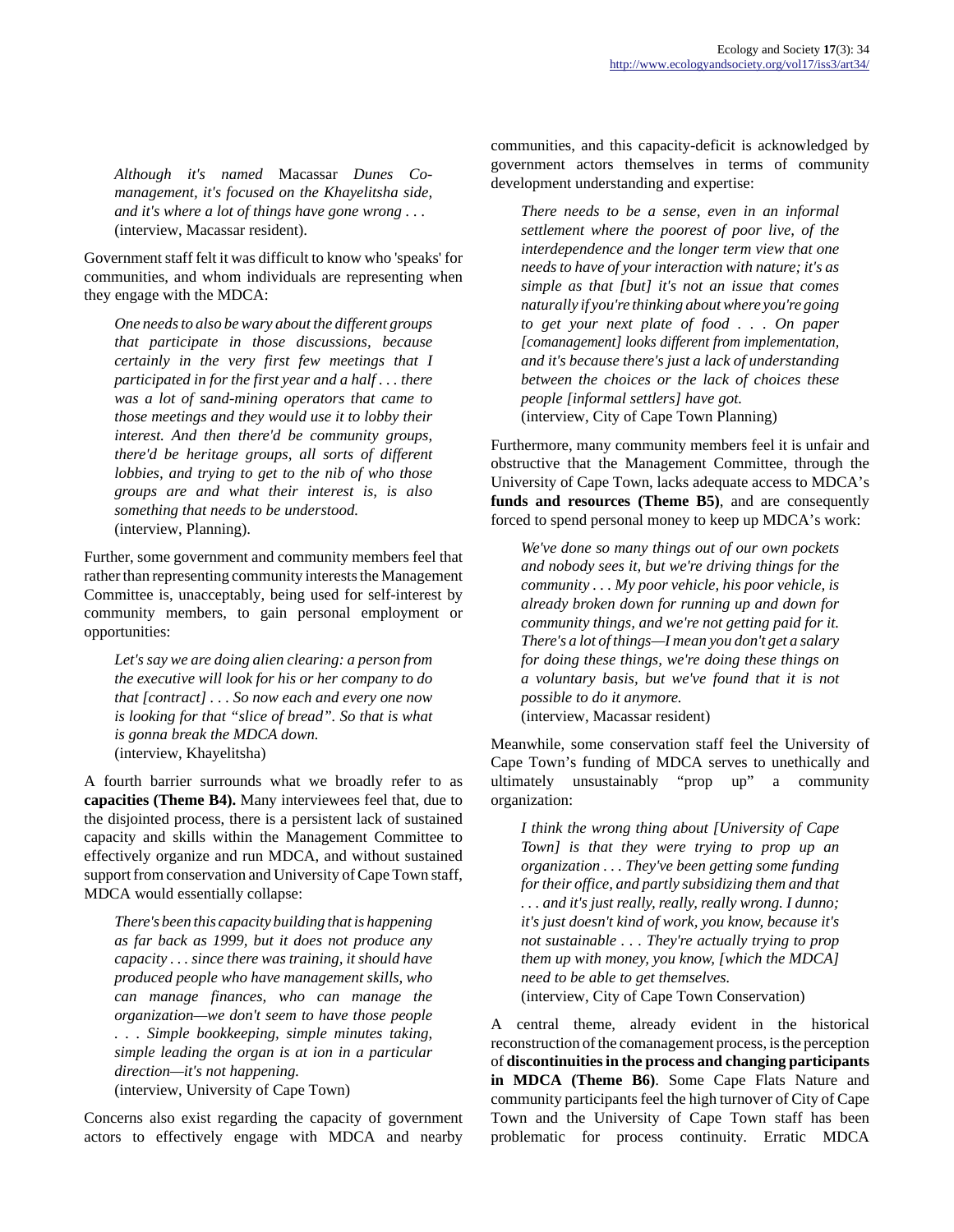membership in general is perceived as a significant barrier, each time requiring a revitalization process, and resulting in lost capacity and the repeated revisiting of issues and ideas:

*It just seems to me that every time we have a new Committee there's new personalities involved, new ideas. And you would prefer to go forward but you end up going two steps, three steps back . . . And that's where it's at at the moment again.* (interview, City of Cape Town Conservation).

Crucially, interviewees from all groups recognize as problematic the City of Cape Town's changed stance from support to objection in regards to MDCA's project proposals, and in the failure of all parties to effectively communicate and reach consensus on viable alternatives:

*The City said 'we don't have any problem with the eco-trails, but no structures will be built on-site'. So, over the years . . . the project has been on the same spot, it has been arguing and discussing with the City whether they can build a structure or not.* (interview, University of Cape Town)

Also identified are three related issues of perceptions of **motivation and trust, and commitment to comanagement (Theme B7)**. In general, the long and stilted processes of deliberation, persistent issues, and lack of results have caused many people to become de-motivated and lose interest in the MDCA. Some feel motivation is only present when there is funding available, dropping off when there is none. Others feel motivation was severely quashed when the City of Cape Town rejected the MDCA's project plans. Moreover, some feel the City of Cape Town and/or University of Cape Town are not committed in the long term to making comanagement sustainable. At the same time, some government interviewees recognize that their own unwillingness to fully participate is representative of MDCA's historical failure and their distrust that the organization can run sustainably. Given perceived low organizational capacities, the University of Cape Town does not trust the Management Committee members to carry out their functions and responsibilities. This concern is spurred by the University of Cape Town's accountability to funding bodies to spend the granted funds as they were intended:

*Now there's this tension between [University of Cape Town] and the Management Committee on the ground. [The Committee] want to manage the funds [but University of Cape Town] says 'no, we need to account for these funds'. And even myself, if I was [University of Cape Town] I wouldn't give them the money. In my mind there's something that says 'they can't manage it'. I'm not sure why. It's not something intelligent—I'm from the community, I was born and grew up in the townships—I can tell you that they cannot do it. I'm not sure what's lacking, but what*

*I'm saying is I'm not sure what could be done to enhance people's capacity, to be sure that those who are involved in the comanagement have the capacity, have the know-how of running an organization . . . Now, it remains the City that's still managing that area all by itself.* 

(interview, University of Cape Town).

# **DISCUSSION**

The range of perceptions evident within this analysis demonstrates with all clarity that the practice of comanagement at the rapidly growing Cape Town "urban fringe" presents no easy task. And certainly, the perceptions confirm that comanagement is not just about managing natural resources, but it is also fundamentally about managing social relationships (Goetze 2005). Yet when significant differences are evident in what constitutes "everyday life" between those engaged in comanagement, the management of such relationships is infused with significant power differentials, and thus is potentially highly problematic. While some comanagement participants live in informal shack dwellings that perhaps lack proper sewerage and water access, others are more securely housed and employed, and tasked with the clear objective of protecting biodiversity. Nonetheless, this apparently incongruous situation is bound to become more frequent as natural resource management engages the "urban fringes" in cities of the Global South. Before moving to a more case-based discussion, Macassar Dunes seems to provide some initial hints of new dimensions of comanagement practice that will require more research across various case studies to be able to explore these dimensions in the context of natural resource management theory-making.

One such dimension is the intersection of comanagement and urbanization and poverty/informality. In this case study this intersection shaped perceptions of the comanagement process, as well as the actual framing of the comanagement arrangements. While conservation biologists feared that the urban poor of eNkanini would "invade" the protected area, the long-term community of Macassar felt that the comanagement arrangement was too focused on the informal settlers of eNkanini. The political volatility and relative ease by which informal settlers can move their dwellings, or build new dwellings—using corrugated metal and recycled material appears as a crucial dimension that intersperses amongst several identified bridges and barriers. This situation demonstrates the complex and relational nature of power dynamics and stakeholder agency within the comanagement process. This dimension of informality is a situation that is likely general across many city spaces in the Global South.

A second related dimension is how poverty and equity issues intersect with spatial and economic development desires and trajectories. This dimension relates to what local and national governments or NGOs can possibly promise as material or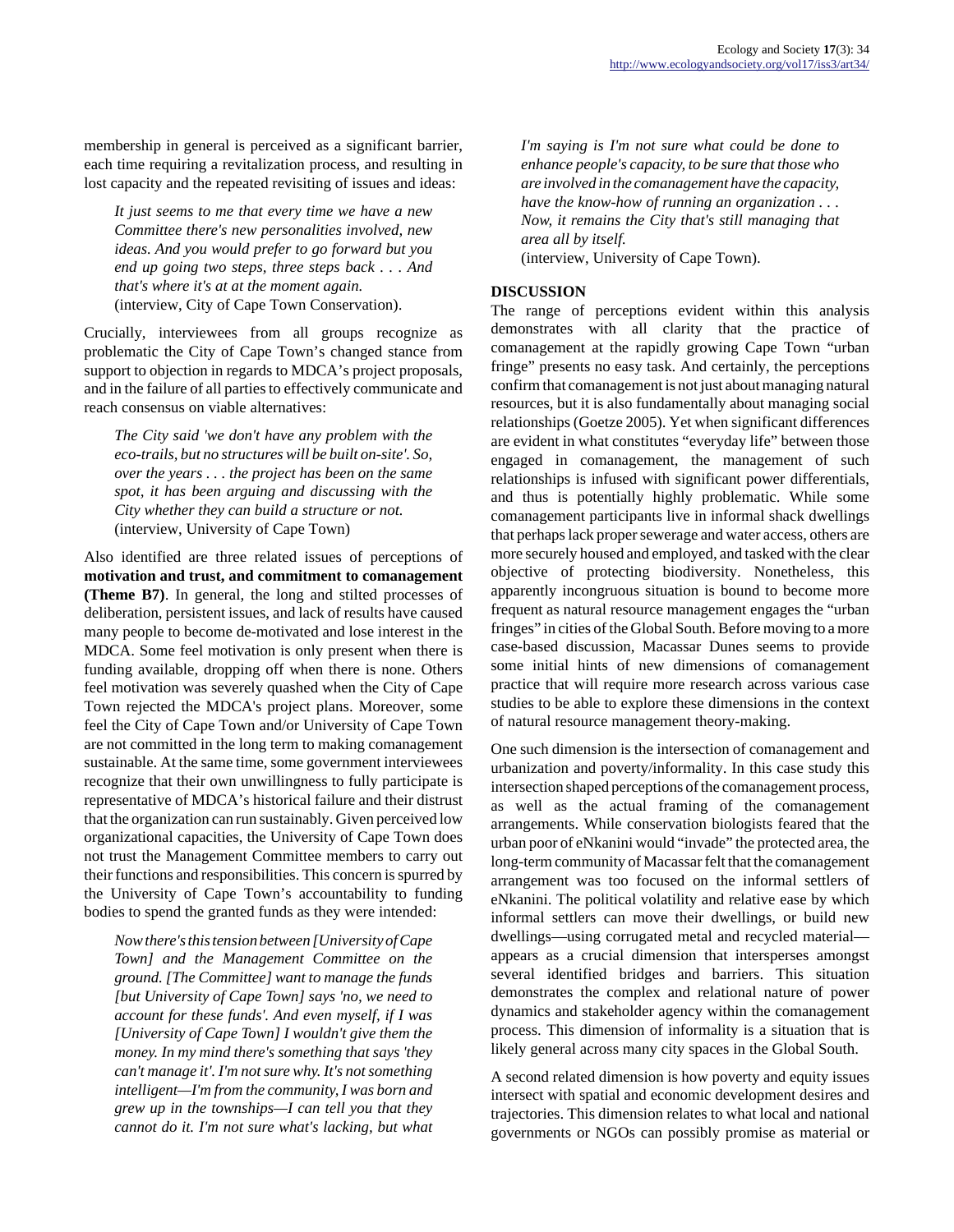economic benefits when they initiate comanagement arrangements. Although rural studies often deal with poverty, it seems to be the concentration of poverty in this urban case study that presents a new dimension requiring further research in the context of urban comanagement regimes. The question is not so much whether "locals" or "indigenous people" should be able to extract resources from the protected area, but whether or not the area is to continue to exist *de facto* as a protected area at all. Few studies of comanagement have anything to say about how these dimensions intersect and how to analyze them, let alone how to handle them in practice. However in order to begin examining them we propose to analyze a subset of them through the lenses of "implementation", "legitimacy", and comanagement as "process".

**Comanagement implementation, legitimacy, and process**

The formative stages of the comanagement process represent a fundamental comanagement barrier for some interviewees, and have implications in the contemporary setting in relation to who should now "take responsibility" for the MDCA's functioning. Initial implementation of comanagement at Macassar Dunes can be viewed as biased towards a more "topdown approach", initiated and implemented as it was by government staff and researchers. This stands in contrast to Chuenpagdee and Jentoft's (2007:659) understanding that, ideally, comanagement should "start from a heartfelt problem at the community level and not from some conceptual problems perceived at a higher level". The educational (and top-down) activities have worked to inform township and eNkanini residents that the dunes can protect them from prevailing winds, and have thus worked to provisionally halt further spreading of the settlement. Importantly, these activities are collectively viewed by interviewees as bridges to comanagement. This process might be one way of starting to embed the dunes and their values in "everyday life" by showing their utility value, and it is also reflective of a topdown shaping of values and problems.

At the same time, the issues regarding comanagement implementation are rather complex and nuanced in the stakeholder perceptions. For one, the situation at Macassar Dunes denotes a complex interplay between the top-down and bottom-up approaches, because the perceptions herein indicate that impetus to maintain the comanagement process now comes largely from the "bottom-up", in the form of local community representatives of Macassar and Khayelitsha. Secondly, the perceptions of improper comanagement implementation and facilitation are disputed by different interviewees. The University of Cape Town, for example, understands they have taken time to understand the local contextual situation (Chuenpagdee and Jentoft 2007) and moreover sought to involve all relevant stakeholders through long and intensive processes of community engagement and extensive capacity building, and that this fact has been lost through the course of the stilted process and changing comanagement membership. Furthermore, the granted comanagement funds are perceived by many stakeholders (and, importantly, by the community members) as representative of real potential for community development and comanagement collaboration at Macassar Dunes. The perception exists that consequential to these formative stages the local communities do not understand the concepts, goals, processes, and outcomes of comanagement. However, it rather appears as of 2009 that comanagement partners have failed to reach shared understandings of what are the terms of reference for the comanagement arrangements (Cundill 2010), or what Borrini–Feyerabend et al. (2001:41) describe as "a common vision of a desired future".

What these issues speak to is the concept of comanagement legitimacy, which Kofinas' (2005) asserts is essential for achieving stakeholder consensus and then for transforming that consensus into action within the group. The failure of MDCA to reach agreement on alternative project plans is testament to this need for a shared sense of legitimacy. At the time of this study, perceptions differed regarding the legitimacy of the arrangements, and thus decision-making processes and tangible comanagement outcomes have proven largely untenable. The University of Cape Town, on the one hand, feels that without formal government acceptance of comanagement arrangements "there is no comanagement", and both conservation and University of Cape Town staff feel that MDCA is not functioning as an organization. On the other hand the long-existing arrangements, the available project funding, and the constitution developed between the University of Cape Town and communities in 2003 were expressions of legitimate arrangements for many community members, in particular for those who had been involved for several years—some since the comanagement's inception.

Perceptions of legitimacy are also dynamic and liable to change, and thus require cultivation if the legitimacy perception is to persist (Kofinas 2005). Shifting perceptions of the legitimacy of the arrangements at Macassar Dunes are perceptible through the discontinuities in process and participation. For example, there is community awareness that these formal arrangements lack specific mechanisms for decision-making processes, and frustration is present that comanagement faces seemingly unnecessary barriers posed by authorities, such as hindered access to financial and organizational resources and lack of trust and commitment. It furthermore appears these legitimacy concerns and resultant process discontinuities are manifest through motivational loss for comanagement participation at several times, and thus the repeated need for process revitalizations. Castro and Nielsen (2001:237) have noted that in the frame of comanagement "[v] iable and productive networks will not happen without an adequate investment of time, financial resources, and social capital". It appears that consideration of these issues is a central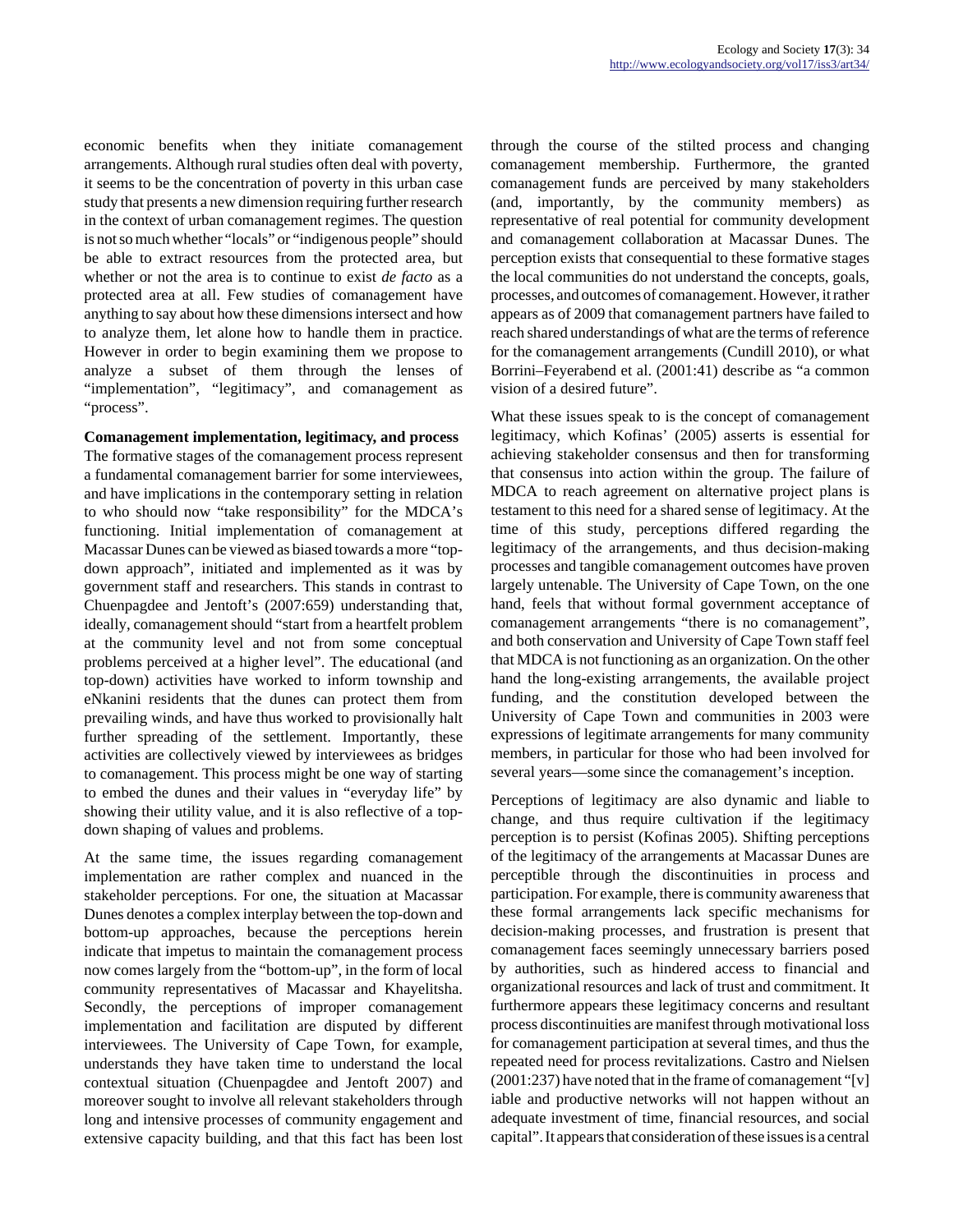priority at Macassar Dunes, because at the most fundamental level the various stakeholder groups have differentiated access and ability to engage with comanagement on a processual level.

Legitimacy issues also come into focus because the University of Cape Town and the government organizations are waiting for the community members of the MDCA to act "independently" of their input, rather than seeing themselves as crucial actors in a sustained partnership effort between all comanagement partners. At a fundamental level these legitimacy issues speak to the importance of recognizing *comanagement as process,* involving extensive deliberation, negotiation, and the evolution of agreements (Berkes 2009). Armitage et al. (2009) have noted that some arrangements may take over a decade to "mature" into effective governance arrangements, based on trust and social capital, open communication, and commitment to repeated stakeholder interaction. Issues of lack of trust and commitment to the comanagement process, and failure to communicate effectively to make decisions at Macassar Dunes, signify the process had not at the time of the study matured into effective governance arrangements, despite the decadal time frame. Indeed, this is most fundamentally represented by the perceived barriers of poor leadership, unequal power-sharing, and poor decision-making processes. Recognition of comanagement as processual highlights further how powersharing comes as a *result of the process*, rather than just because it is an initial expected outcome (Carlsson and Berkes 2005).

On the other hand, many of the bridges suggest the successful building of social capital between the Macassar and Khayelitsha communities, and between government institutions and communities. Together with educational and value-change processes, we suggest it is in these areas where the comanagement arrangement's strengths lie. However, these successes are simultaneously perceived as tenuous, and further exploration is required on why these perceptions are unstable.

#### **Opening possibility spaces**

Thus far our study and analysis are couched within the conceptual apparatus of contemporary natural resource management theories, and comanagement theory in particular. This analysis of the bridges and barriers to comanagement of Macassar Dunes through comanagement theory has provided important insights to questions of conflict and historical and processual issues encountered within the arrangements to 2009. However, much remains to be understood abut the complex interplay between the bridges and barriers, the stakeholders, and indeed the place—Macassar Dunes—itself, which, after all, has motivated the interviewees to act on its behalf in the comanagement arrangements. Given there is little research on a phenomenon that will most certainly increasethe management of biodiversity and ecological values at the fringes of rapidly growing cities in the Global South—one might ask if conventional natural resource management discourse is "up to the task" of reflecting on this complex interplay, or rather if new methods and theories need to be developed for and from the places with which they seek to interact. We here allude that a broader research agenda is necessary to push theory on natural resource management and comanagement to include the complex spaces of the urban fringes of the Global South. (And, indeed, to the many (often invisible) urban fringes and complex spaces of the Global North.)

Consideration of how Macassar Dunes *becomes* "the fringe" through the constitution of its counterpart, "the center" provides an important entry point for reflecting on why such theoretical innovation is required, and indeed, on the power relations manifest in natural resource management discourse, theory, and practice. With offices at the world-renowned Kirstenbosch Botanical Garden, and speaking from the discursive and geographical "center", the South African National Biodiversity Institute biologists Rebelo and colleagues (2011) summed up the threats facing Cape Town's highly biodiverse strandveld vegetation areas, which are located at the urban fringe of the densely populated and largely impoverished Cape Flats (of which Macassar Dunes belongs). In contrast to the locations of high biodiversity, fynbos vegetation found in the formerly "white", established, and better-resourced suburbs of Cape Town, "strandveld tends to have large-scale dumping of industrial and builders' rubble, extensive removal of medicinal plants and firewood, illegal hunting with dog packs, and largely disinterested communities who either see the reserves as "bush of evil" due to drug-, rape-, and safety issues, and who are antagonistic to conservation officers, or where interest groups exist, these tend to be community-focused and under-resourced" (Rebelo et al. 2011: 30). In the context of urban nature conservation, as defined from "the center", the "urban fringe" becomes framed as problematic and threatening, and without ability to speak for itself.

Consequently, if the starting point for comanagement at the "urban fringe" is defined by "the center", then the core values around which comanagement is organized, implemented, and negotiated, and on which basis "educational activities" are premised and conflicts "resolved", these will be defined by the core values of "the center". This Foucauldian notion of how power relations define what is to be considered of value —and indeed, how reality is to be conceived—can work to silence alternative voices at "the fringe" (see Foucault 1980; Swyngedouw 2009). If comanagement is a process by which to "democratise decision-making" (Armitage et al. 2007), and which ought not partake within a "deep-colonizing" project (Rose 1999; see Howitt and Suchet-Pearson 2006) then this insight of how "the center" might seek to control the meanings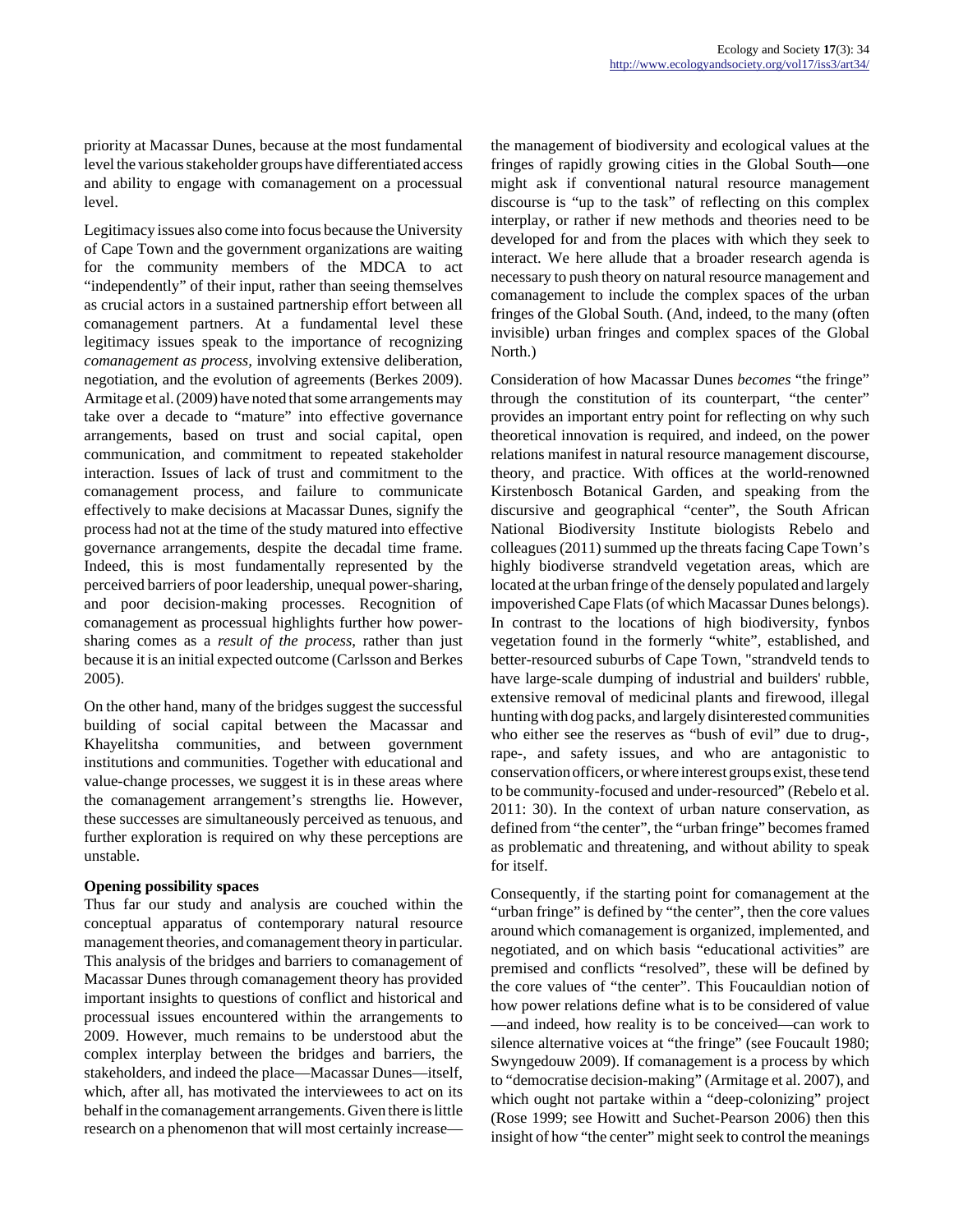and values at "the fringe" demands, we believe, different methods and theories for research and understanding.

Based on our interpretation of the interview data, we recognize "the fringe" as a concept that is both relational and subjective, and, furthermore, one that is layered with historical assumptions about "the center" and its hierarchical gaze and distanced relativity to the "othered" fringe. In aiming to problematize this framing of the fringe, and to better understand the social-ecological dynamics that necessarily influence any attempt at comanagement, future research will need to draw on scholarly work that seeks to reframe the fringe and its conventional associations. For example, geographical work on spaces of the urban fringe that has highlighted the tenuousness of dichotomous urban/rural understandings (see Lerner and Eakin 2011) provides important reframing potentialities. It is at these "fringe" locations that conventional associations of "the urban" and "the rural", and expected relationships between "people and nature" and "people and the city", are challenged. Indeed, the ways urban green areas are purportedly used and conceived in Cape Town's urban fringe seemingly challenge Rebelo et al.'s (2011) normative associations of how urban protected areas *should* be used and valued.

Further, Howitt (2001:242) seeks to recontextualize colonial and neocolonial "geographical imaginaries" of "the borderlands", "edges", "frontiers" away from spaces of fear, and otherness to "liminal spaces" of much diversity, in which the possibility spaces for constructive exchange, interaction, and co-existence are opened, rather than predefined in advance by those in the "center". Lloyd et al. (2010: 701) also show how the use of personal and culturally embedded stories "redefine the border as a dynamic and active space and as a site of complex encounters". To engage, or indeed construct, these possibility spaces, future research will need to strive to set existing comanagement theory in communication with cultural geographical theory, and also strive to help to open possibility spaces among academics on how to recombine different bodies of work to construct a theory for the "urban fringes" of the Global South. The aim must be to generate empirical data and theory that are sensitive to the ways of knowing and valuing "fringe" places of those living at the "fringe", and in so doing, attending to the diverse array of human-environment relationships and the range of understandings and ways of knowing ecological complexity. We believe this will provide important insights to comanagement at Macassar Dunes, and to the bridges and barriers perceived by MDCA stakeholders. Such insights will also be important for considering comanagement as theory and practice in the possibility space of "substantial promise" and "source of conflict" (Castro and Nielson 2001).

# **CONCLUSION**

We hope to have contributed here to building a body of knowledge about a specific urban protected area comanagement arrangement, in the context of a rapidly urbanizing city in the Global South. Our empirical account aimed to give some voice to those engaged and involved in such processes on-the-ground. Through concentrating on perceived successes and failures in the process (Berkes 1997) we have explored the possibilities of both conflict and common ground in comanagement arrangements. Certainly, analysis of these bridges and barriers through the lens of comanagement theory has provided important understandings regarding the processes of comanagement, and the attendant capacities and limitations of stakeholders to engage with these.

While we primarily focused on the potentialities for conflict and common ground in the specific comanagement arrangements at Macassar Dunes near Cape Town, South Africa, we have also pointed out new research directions for a phenomenon that is bound to increase: namely, the management of biodiversity and ecological values at the fringes of rapidly growing cities in the Global South. Novel dimensions that seem to influence comanagement at the urban "fringe" include how the greater scale of poverty intersects with informality, and economic, social, and spatial development desires of differing stakeholder groups, and what material or economic benefits can be promised at the initiation of comanagement arrangements. We further made the case that the repertoire of research on comanagement processes at the urban fringe needs to expand to include theories and methods that can deal with issues of power and valuation processes. The inclusion of such can serve to recontextualize the "fringes" as possibility spaces for constructive interaction, through which diverse values and ways of knowing may be coconstructed through urban comanagement processes, rather than these being predefined and determined by those at "the center".

*Responses to this article can be read online at: [http://www](http://www.ecologyandsociety.org/vol17/iss3/art34/responses/).ecologyandsociety.org/vol17/iss3/art34/ responses/*

#### **Acknowledgments:**

*The first author is very grateful to the people of Macassar Dunes Co-Management Association for their kind assistance during the fieldwork research. Both authors are also most grateful for the comments from two anonymous referees, and for helpful suggestions from Dr. Sandie Suchet-Pearson, Macquarie University. This research was funded by the Formas Research Council through the Ways of Knowing Urban Ecology project, which aims to rethink urban ecology*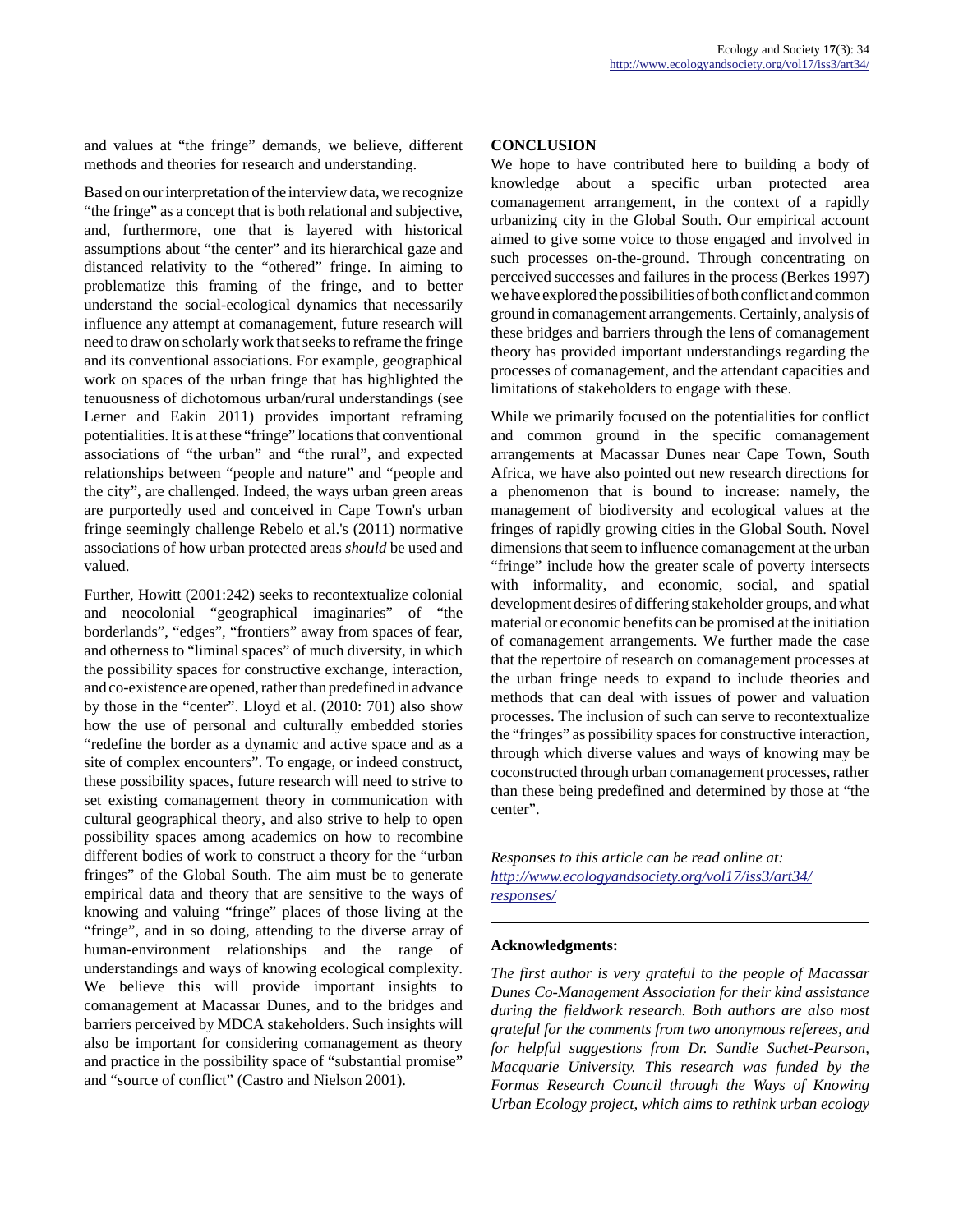*and natural resource management theory and practice (Dnr: 250-2010-1372). It was also funded jointly by the Swedish Research Council (VR) and South Africa's National Research Foundation (NRF) through the ESCAPE Project on the governance of urban ecosystem services in Cape Town city region (2007-4878-49975-4). The authors are most appreciative of the assistance and linkages that these projects facilitated. This paper is a product of the Urban Ecology CityLab which is part of the CityLab programme of the African Centre for Cities at the University of Cape Town. The African Centre for Cities' CityLab programme is funded through the Mistra Urban Futures network (which is funded by Mistra– The Foundation for Strategic Environmental Research and by the Swedish International Development Cooperation Agency), the Provincial Government of the Western Cape (Department of Human Settlements), and the City of Cape Town.*

# **LITERATURE CITED**

Adams, W. M., D. Brockington, J. Dyson, and B. Vira. 2003. Viewpoint: managing tragedies: understanding conflict over common pool resources. *Science* 302(5652):1915-1916.

Alcamo, J., E. M. Bennett, et al., and Millennium Ecosystem Assessment. 2005. Ecosystems and human wellbeing: a framework for assessment. Island Press, Washington, D.C., USA.

Armitage, D., F. Berkes, and N. Doubleday, editors. 2007. *Adaptive co-management: collaboration, learning and multilevel governance.* University of British Columbia Press, Vancouver, British Columbia, Canada.

Armitage, D. R., R. Plummer, F. Berkes, R. I. Arthur, A. T. Charles, I. J. Davidson-Hunt, A. P. Diduck. 2009. Adaptive co-management for social–ecological complexity. *Frontiers in Ecology and the Environment* 7(2):95-102. [http://dx.doi.or](http://dx.doi.org/10.1890/070089) [g/10.1890/070089](http://dx.doi.org/10.1890/070089)

ATLAS.ti Scientific Software Development GmbH. 2009. *ATLAS.ti*. *Version 6*. Berlin, Germany. [online] URL: [http://w](http://www.atlasti.com/index.html) [ww.atlasti.com/index.html](http://www.atlasti.com/index.html). [http://dx.doi.org/10.1641/0006-3568](http://dx.doi.org/10.1641/0006-3568(2000)050[0477:RFA]2.0.CO;2) [\(2000\)050\[0477:RFA\]2.0.CO;2](http://dx.doi.org/10.1641/0006-3568(2000)050[0477:RFA]2.0.CO;2)

Base of Pyramid (BoP) Learning Lab—Southern Africa. 2011. *The ultimate BoP laboratory—a socio-economic snapshot of Khayelitsha*. Fact Sheet, August 2011. The BoP Learning Lab, University of Stellenbosch, Cape Town, South Africa. [online] URL: [http://www.reciprocity.co.za/images/stories/attach/](http://www.reciprocity.co.za/images/stories/attach/Khayelitsha11.pdf) [Khayelitsha11.pdf.](http://www.reciprocity.co.za/images/stories/attach/Khayelitsha11.pdf)

Barthel, S., J. Colding, T. Elmqvist, and C. Folke. 2005. History and local management of a biodiversity-rich, urban cultural landscape. *Ecology and Society* 10(2):10. [online] URL: [http://www.ecologyandsociety.org/vol10/iss2/art10/.](http://www.ecologyandsociety.org/vol10/iss2/art10/)

Berkes, F. 1997. New and not-so-new directions in the use of the commons: co-management. *The Common Property Resource Digest* 42(July):5-7.

Berkes, F. 2009. Evolution of co-management: Role of knowledge generation, bridging organisations and social learning. *Journal of Environmental Management* 90:1692– 1702. <http://dx.doi.org/10.1016/j.jenvman.2008.12.001>

Bodenstein, J., and S. Rippon. 2006. *Scoping report for Macassar Dunes Eco-Trails Project*. Report No. 2/06/271. Environmental Evaluation Unit, University of Cape Town, Cape Town, South Africa.

Bolund, P., and S. Hunhammar. 1999. Ecosystem services in urban areas. *Ecological Economics* 29:293-301. [http://dx.doi.](http://dx.doi.org/10.1016/S0921-8009(99)00013-0) [org/10.1016/S0921-8009\(99\)00013-0](http://dx.doi.org/10.1016/S0921-8009(99)00013-0)

Borrini–Feyerabend, G., M. T. Farvar, J. C. Nguinguiri, and V. A. Ndangang. 2001. *Co-management of natural resources: organising, negotiating and learning-by-doing*. GTZ and IUCN, Kasparek Verlag, Heidelberg, Germany.

Boyatzis, R. 1998. *Transforming qualitative information: thematic analysis and code development*. Sage Publications, Thousand Oaks, California, USA.

Cape Flats Nature. 2010. *Partnership sites.* [online] URL: [http://www.capeflatsnature.co.za/index.php?option=](http://www.capeflatsnature.co.za/index.php?option=com_content&view=article&id=27&Itemid=61) [com\\_content&view=article&id=27&Itemid=61](http://www.capeflatsnature.co.za/index.php?option=com_content&view=article&id=27&Itemid=61).

Carlsson, L., and F. Berkes. 2005. Co-management: concepts and methodological implications. *Journal of Environmental Management* 75:65-76. [http://dx.doi.org/10.1016/j.jenvman.2](http://dx.doi.org/10.1016/j.jenvman.2004.11.008) [004.11.008](http://dx.doi.org/10.1016/j.jenvman.2004.11.008)

Castro, P. A., and E. Nielson. 2001. Indigenous people and co-management: implications for conflict management. *Environmental Science and Policy* 4(4/5):229-239. [http://dx.d](http://dx.doi.org/10.1016/S1462-9011(01)00022-3) [oi.org/10.1016/S1462-9011\(01\)00022-3](http://dx.doi.org/10.1016/S1462-9011(01)00022-3)

Chittenden Nicks de Villiers. 2001. *Macassar Dunes management plan.* Cape Town: City of Cape Town.

Chuenpagdee, R., and S. Jentoft. 2007. Step zero for fisheries co-management: what precedes implementation. *Marine Policy* 31:657–668. <http://dx.doi.org/10.1016/j.marpol.2007.03.013>

Cilliers, S. S. and S. J. Siebert. 2012. Urban ecology in Cape Town: South African comparisons and reflections. *Ecology and Society* 17(3):33.<http://dx.doi.org/10.5751/ES-05146-170333>

City of Cape Town. 2007. *The identification and prioritisation of a biodiversity network for the City of Cape Town.* [online]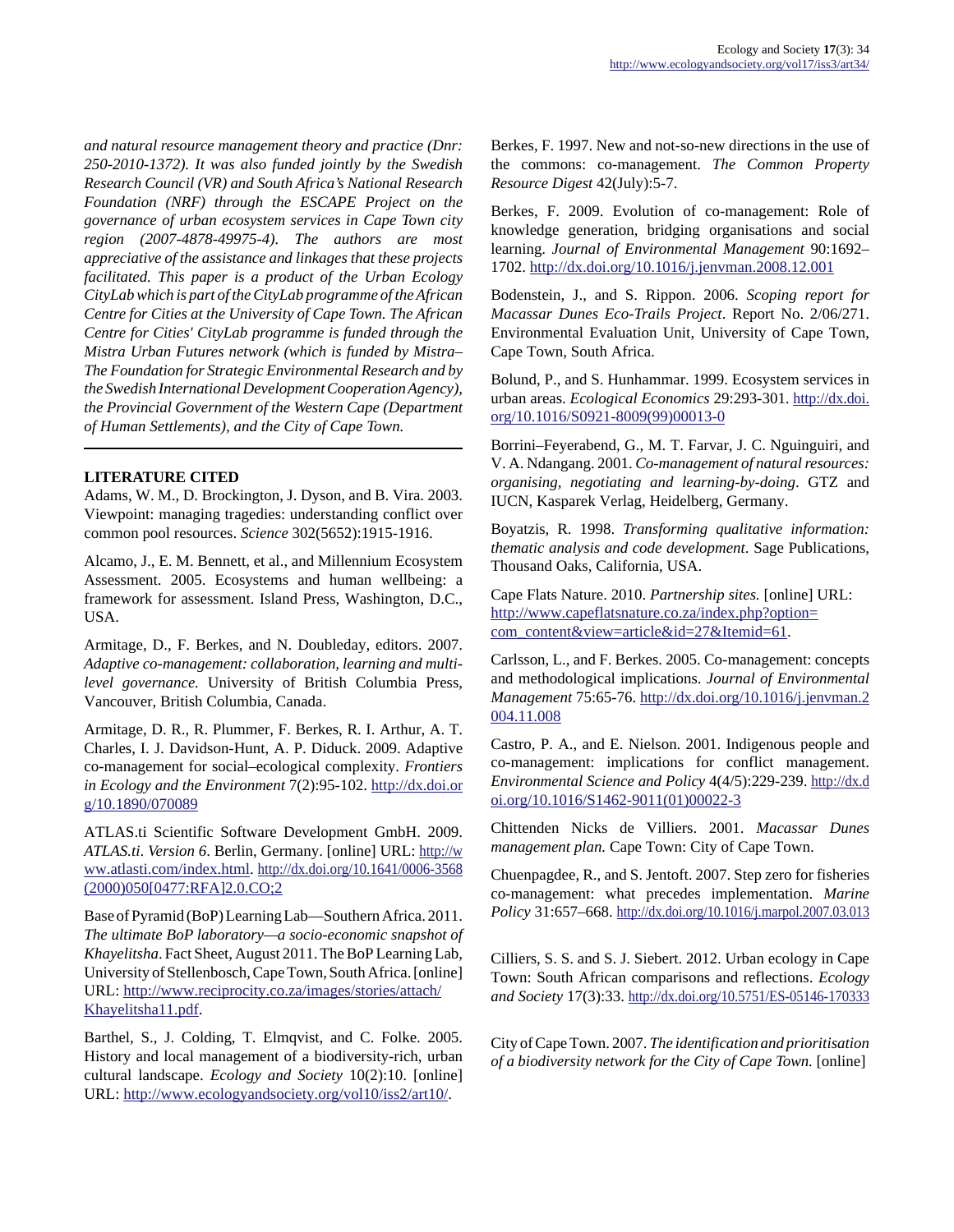URL:[http://www.capetown.gov.za/en/EnvironmentalResourc](http://www.capetown.gov.za/en/EnvironmentalResourceManagement/publications/Documents/BioDNet_Final_Report_02_2007_19122007172753_465.pdf) [eManagement/publications/Documents/BioDNet\\_Final\\_Repo](http://www.capetown.gov.za/en/EnvironmentalResourceManagement/publications/Documents/BioDNet_Final_Report_02_2007_19122007172753_465.pdf) [rt\\_02\\_2007\\_19122007172753\\_465.pdf.](http://www.capetown.gov.za/en/EnvironmentalResourceManagement/publications/Documents/BioDNet_Final_Report_02_2007_19122007172753_465.pdf)

Cook, I. R., and E. Swyngedouw. 2012. Cities, social cohesion and the environment: towards a future research agenda. *Urban Studies* 49(8).<http://dx.doi.org/10.1177/0042098012444887>

Cundill, G. 2010. Monitoring social learning processes in adaptive comanagement: three case studies from South Africa. *Ecology and Society* 15(3):28. [online] URL: [http://www.eco](http://www.ecologyandsociety.org/vol15/iss3/art28/) [logyandsociety.org/vol15/iss3/art28/](http://www.ecologyandsociety.org/vol15/iss3/art28/).

Ernstson, H., and S. Sörlin. 2009. Weaving protective stories: connective practices to articulate holistic values in Stockholm National Urban Park. *Environment and Planning A* 41 (6):1460-1479. <http://dx.doi.org/10.1068/a40349>

Ernstson, H., S. E. van der Leeuw, C. L. Redman, D. J. Meffert, G. Davis, C. Alfsen, and T. Elmqvist. 2010. Urban transitions: on urban resilience and human-dominated ecosystems. *Ambio* 39(8):531-545. <http://dx.doi.org/10.1007/s13280-010-0081-9>

Ferketic, J. S., A. M. Latimer, and J. A. Silander. 2010. Conservation justice in metropolitan Cape Town: a study at the Macassar Dunes Conservation Area. *Biological Conservation* 143:1168-1174. [http://dx.doi.org/10.1016/j.bio](http://dx.doi.org/10.1016/j.biocon.2010.02.024) [con.2010.02.024](http://dx.doi.org/10.1016/j.biocon.2010.02.024) 

Foley, A., and L. Grace. 2009. Water, weeds and autumn leaves: learning to be drier in the alpine region. *Australian Journal of Adult Learning* 49(3):451-471.

Foucault, M. 1980. *Power/knowledge: selected interviews and other writings 1972-1977*. Harvester Press, Hempsted, UK.

Goetze, T. C. 2005. Empowered co-management: towards power-sharing and indigenous rights in Clayoquot Sound, BC. *Anthropologica* 47(2):247-265.

Gustafson, P. 2001. Meanings of place: everyday experience and theoretical conceptualisations. *Journal of Environmental Psychology* 21:5–16.<http://dx.doi.org/10.1006/jevp.2000.0185>

Harvey, D. 1996. *Justice, nature and the geography of difference*. Blackwell Publishers, Oxford, UK.

Howitt, R. 2001. Frontiers, borders, edges: liminal challenges to the hegemony of exclusion. *Australian Geographical Studies* 39(1):233-245.<http://dx.doi.org/10.1111/1467-8470.00142>

Howitt, R., and S. Suchet-Pearson. 2006. Rethinking the building blocks: ontological pluralism and the idea of "management". *Geografiska Annaler* 88B(3):323-335. [http://](http://dx.doi.org/10.1111/j.1468-0459.2006.00225.x) [dx.doi.org/10.1111/j.1468-0459.2006.00225.x](http://dx.doi.org/10.1111/j.1468-0459.2006.00225.x)

Izurieta, A., B. Sithole, N. Stacey, H. Hunter-xenie, B. Campbell, P. Donohoe, and J. Brown. 2011. Developing indicators for monitoring and evaluating joint management effectiveness in protected areas in the Northern Territory, Australia. *Ecology and Society* 16(3):9. [online] URL: [http://](http://www.ecologyandsociety.org/vol16/iss3/art9/) [www.ecologyandsociety.org/vol16/iss3/art9/](http://www.ecologyandsociety.org/vol16/iss3/art9/).

Kepe, T. 2008. Land claims and co-management of protected areas in South Africa: exploring the challenges. *Environmental Management* 41(3):311-321.

Kingwill, R., B. Cousins, T. Cousins, D. Hornby, L. Royston, and W. Smit. 2006. *Mysteries and myths: De Soto, property and poverty in South Africa*. IIED Gatekeeper Series 124. Natural Resources Group, International Institute for Environment and Development, London, UK.

Kofinas, G. P. 2005. Caribou hunters and researchers at the co-management interface: emergent dilemmas and the dynamics of legitimacy in power-sharing. *Anthropologica* 47 (2):179-196.

Langley, C. H. 2006. Macassar Dunes fauna study. Appendix 3 *in* Bodenstein, J. and S. Rippon, *Scoping report for Macassar Dunes Eco-Trails Project*, Report No. 2/06/271, Environmental Evaluation Unit, University of Cape Town, Cape Town, South Africa.

Lerner, A. M., and H. Eakin. 2011. An obsolete dichotomy? Rethinking the rural–urban interface in terms of food security and production in the global south. *The Geographical Journal* 177(4):311-320 [http://dx.doi.org/10.1111/j.1475-4959.2010.00394.](http://dx.doi.org/10.1111/j.1475-4959.2010.00394.x) [x](http://dx.doi.org/10.1111/j.1475-4959.2010.00394.x)

Lloyd, K., S. Suchet-Pearson, S. Wright, and L. Burarrwanga. 2010. Stories of crossings and connections from Bawaka, North East Arnhem Land, Australia. *Social & Cultural Geography* 11(7):701-717. [http://dx.doi.org/10.1080/146493](http://dx.doi.org/10.1080/14649365.2010.508598) [65.2010.508598](http://dx.doi.org/10.1080/14649365.2010.508598)

Magome H., and J. Murombedzi. 2003. Sharing South African national parks: community land and conservation in a democratic South Africa. Chapter 5 *in* W. M. Adams, and M. Mulligan, editors. *Decolonising nature: strategies for conservation in a post-colonial era.* Earthscan Publications, London, UK.

Miles, M. B., and A. M. Huberman. 1994. *Qualitative data analysis: an expanded sourcebook*. Sage Publications, Thousand Oaks, California, USA.

Niemelä, J., J. H. Breuste, G. Guntenspergen, N. E. McIntyre, T. Elmqvist, and P. James, editors. 2011. *Urban ecology: patterns, processes, and applications*. Oxford University Press, Oxford, UK.